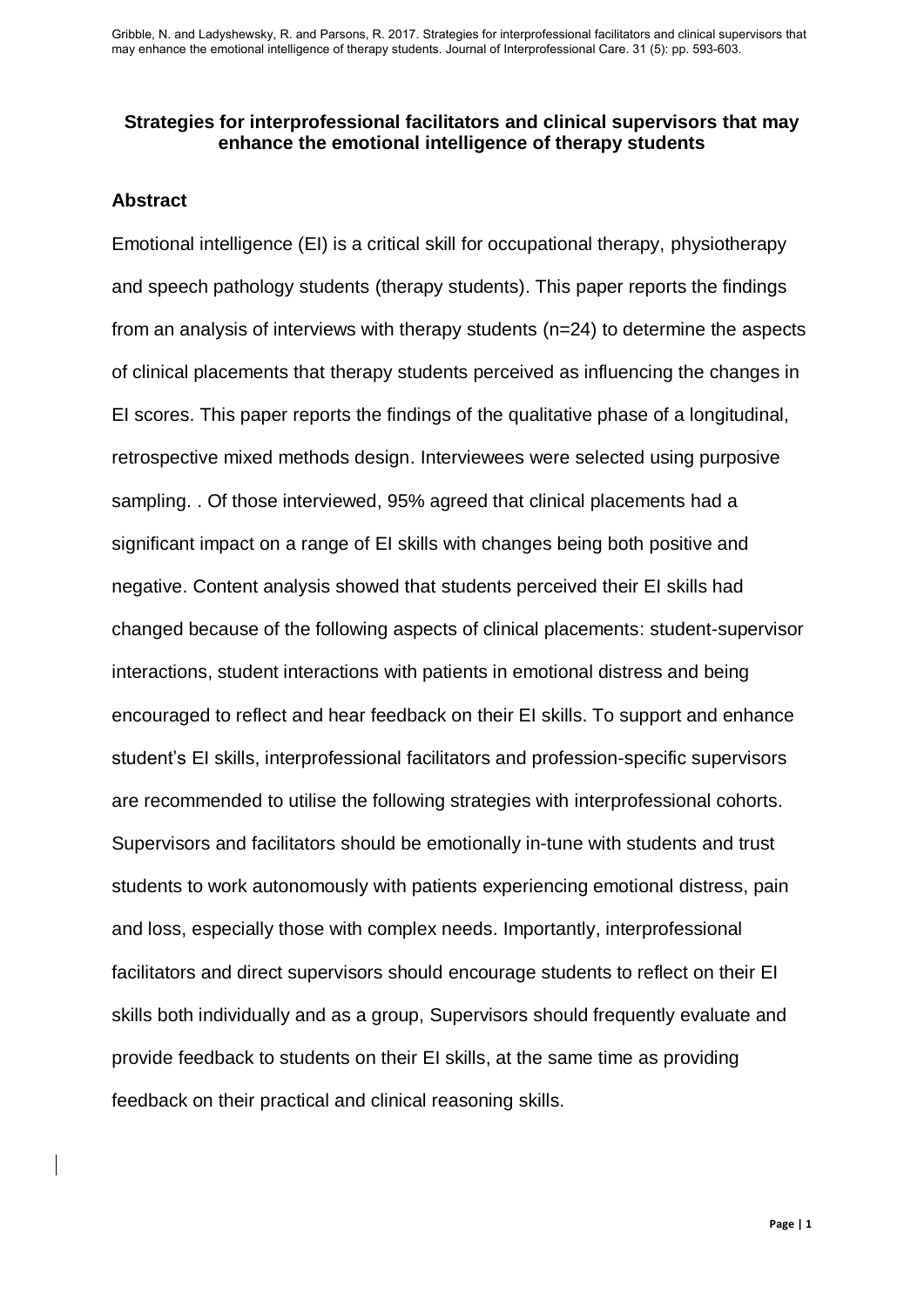#### **Introduction**

Clinical placements for healthcare students are a nexus where theory, assessment, and intervention skills taught in the classroom are practiced and enhanced in authentic settings with real patients under the guidance of experienced practitioners. A primary goal of clinical placements is to prepare healthcare students for unsupervised practice (Hauer et al., 2015), thus clinical placements are an opportunity for students to develop a multitude of skills including interprofessional practice, communication, self-management and an array of intrapersonal and interpersonal skills. Emotional intelligence (EI) is the ability of an individual to understand their own and others emotions and ultimately to make decisions using this emotional data during everyday life (Howe, 2008). Emotional intelligence is reported as pivotal for healthcare professionals to be effective when working with patients as well as working in healthcare teams (Borges et al., 2015; Hurley & Stansfield, 2012). As Howe (2008, p.10) states, "…the professions that work with people, particularly people in need and distress, should be populated by individuals in goodly possession of emotional intelligence". No previous research was identified that investigated whether clinical placements were perceived by therapy students to influence their EI skills, while no literature was identified about how EI competencies can be enhanced in students during interprofessional education placements. This paper reports the findings of a content analysis of interviews with occupational therapy, physiotherapy and speech pathology students (therapy students) after the completion of their university coursework and clinical placements. Strategies are described that clinical interprofessional facilitators and profession-specific supervisors can implement to support and enhance the EI skills of students during interprofessional education and clinical placements.

**Page | 2**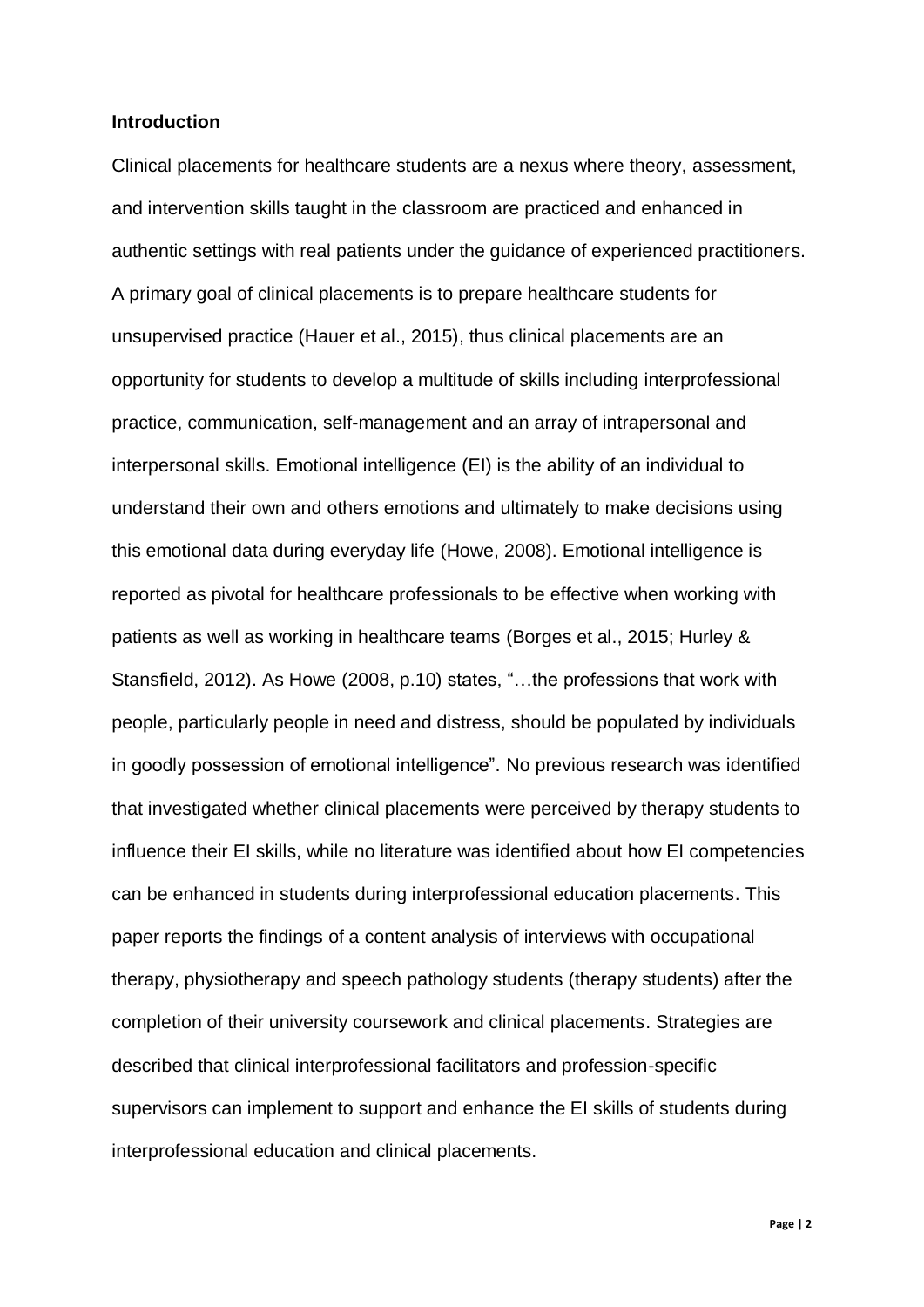#### *Emotional intelligence*

The importance of EI within the structure of human cognitive abilities is becoming increasingly recognised with MacCann, Joseph, Newman Roberts' (2014) indicating that EI should be included as a  $2^{nd}$ -stratum factor of intelligence of similar standing as visual processing and fluid intelligence. When selecting an EI framework on which to base this study, three theoretical constructs were considered – ability based, mixed and trait-based models. Each of these constructs has their own evidence base and measurement tools. The ability-based model, first proposed by Mayer and Salovey in 1990, views emotions as significant sources of information to assist the individual to make sense of and navigate the social environment. The ability-based model purports that individuals vary in their capacity to process information of an emotional nature (Salovey & Mayer, 1990). The model divides EI into four types of abilities: perception of emotion in oneself and in others, assimilation of emotion to facilitate thought, understanding of emotion and managing and regulating emotion in self and others. Mixed models encompass a broader array of concepts than ability based models incorporating "…both abilities and qualities such as personality and motivational traits that assist that person in using EI in real life" (Zeidner, Matthews & Roberts, 2010, p. 26). Bar-on (1997), who first proposed the mixed model, stated "…ultimately, being emotionally and socially intelligent means to effectively manage personal, social and environmental change by realistically and flexibly coping with the immediate situation, solving problems and making decisions. To do this, we need to manage emotions so that they work for us and not against us" (p. 4). Trait-based EI is described by Petrides, Vernon, Schermer and Veselka (2011) as an array of emotional self-perceptions, such as adaptability, assertiveness, emotion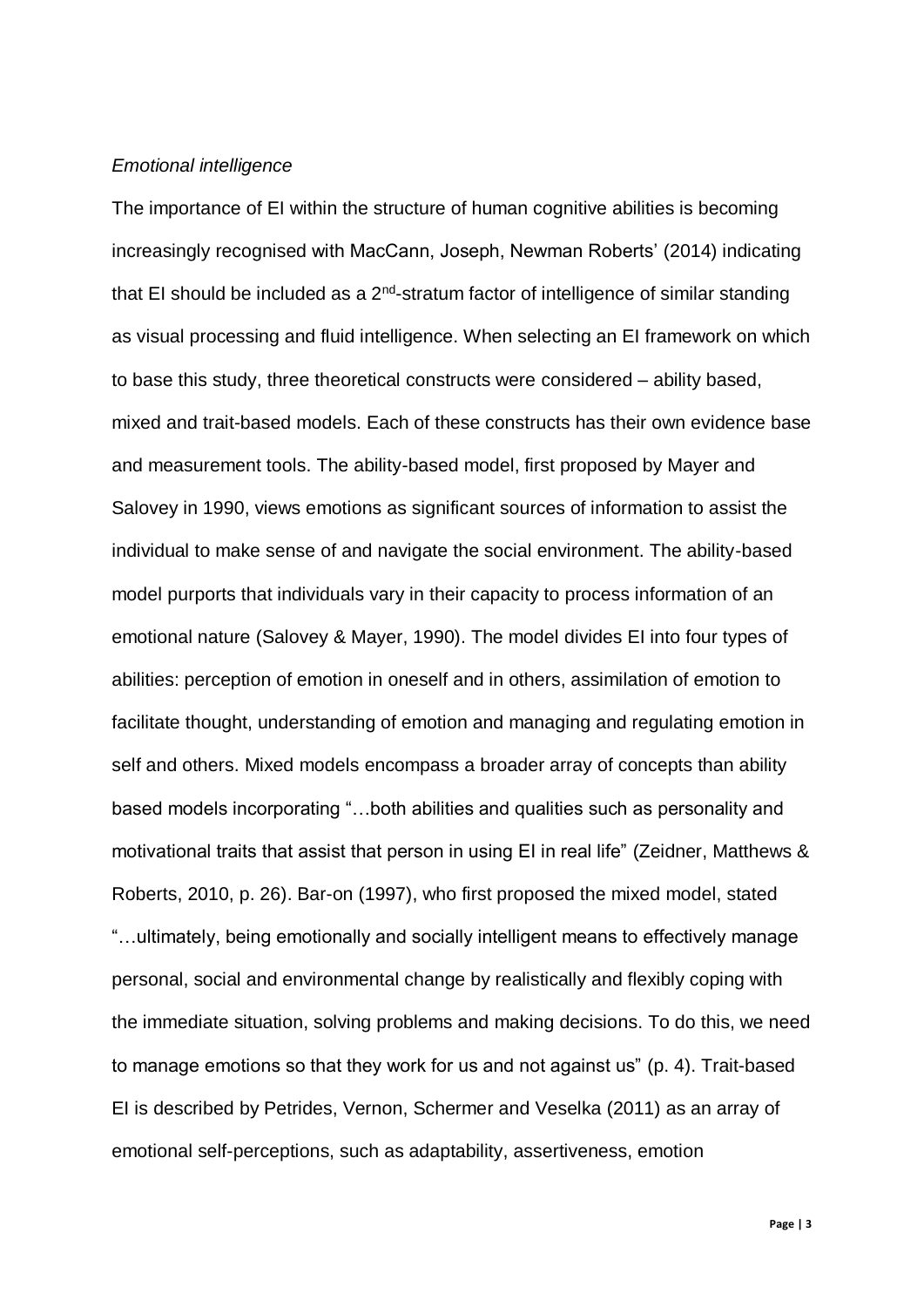management, relationships and self-motivation, which operationalise the affective aspects of personality. Cherniss, Extein, Goleman & Weissberg (2006, p. 239) have defended the differing constructs of EI stating, "…the generation of several versions of EI theory is a sign of vitality in the field, not a weakness. IQ theory…after nearly 100 years of research and theory, there still is not a consensus about what IQ is or the best way to measure it".

The EI construct selected for this study, the Model of Emotional-Social Intelligence (Figure 1), is a mixed model, was initially conceptualised by Bar-on (1997) and modified by Multi-Health Systems (2011). This model was selected as it encompasses self-perception, self-expression, interpersonal, decision-making and stress management abilities; skills that are critical for a therapist to use when working with healthcare consumers and in interprofessional teams (Stagnitti, Schoo, & Welch, 2010). Thus, for the purposes of this study EI is defined as a "… set of emotional and social skills that influence the way we perceive and express ourselves, develop and maintain social relationships, cope with challenges and use emotional information in an effective and meaningful way" (Multi-Health Systems, 2011, p.69). The Model of Emotional-Social Intelligence (Figure 1) presents EI as a combination of five Composite and 15 Subscale components. A Well-being Indicator is also included - Happiness.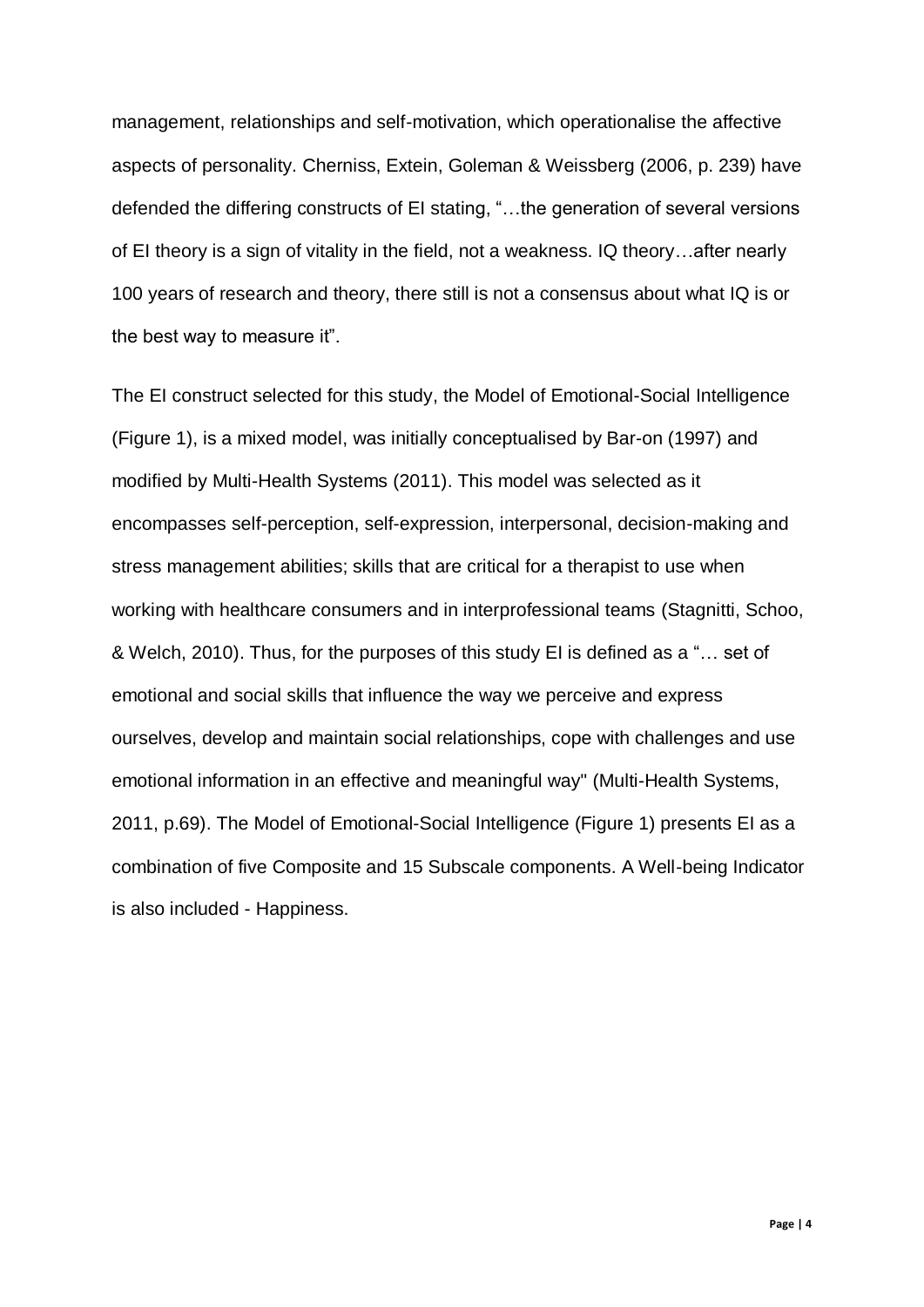

**Figure 1:** Model of Emotional-Social Intelligence showing the Composite, Subscales and Well-Being Indicator (Multi-Health Systems, 2011)

Barr (1998) suggested eight essential characteristics for collaborative practice. Of the eight characteristics, three require EI abilities, namely: working with other professions to effect change and resolve conflict; tolerating differences, misunderstandings and shortcomings in other professions; and entering into interdependent relations with other professions. Furthermore, Banfield and Lackie (2009) identified competencies, performance criteria and behavioural indicators for interprofessional facilitation and collaborative patient-centred practice, many of which also require EI competencies. Research has indicated that healthcare professionals with higher EI scores have a positive impact on patient satisfaction levels (Azimi, AsgharNejad Farid, Kharazi Fard, & Khoei, 2010; Weng, Chen, Chen, Lu, & Hung, 2008), caring behaviours (Corcoran & Tormey, 2012), reduced job-related stress (Karimi, Leggat, Donohue, Farrell, & Couper, 2014), higher rates of job satisfaction (Miao, Humphrey, & Qian, 2016) and improved team performance (Quoidbach & Hansenne, 2009). As such, healthcare professionals and interprofessional teams proficient in EI skills may be more effective in dealing with patients in vulnerable emotional situations and working effectively together.

Emotional intelligence has been shown to be malleable in adults unlike cognitive intelligence (IQ) which is relatively fixed (Stein & Book, 2011). Emotional intelligence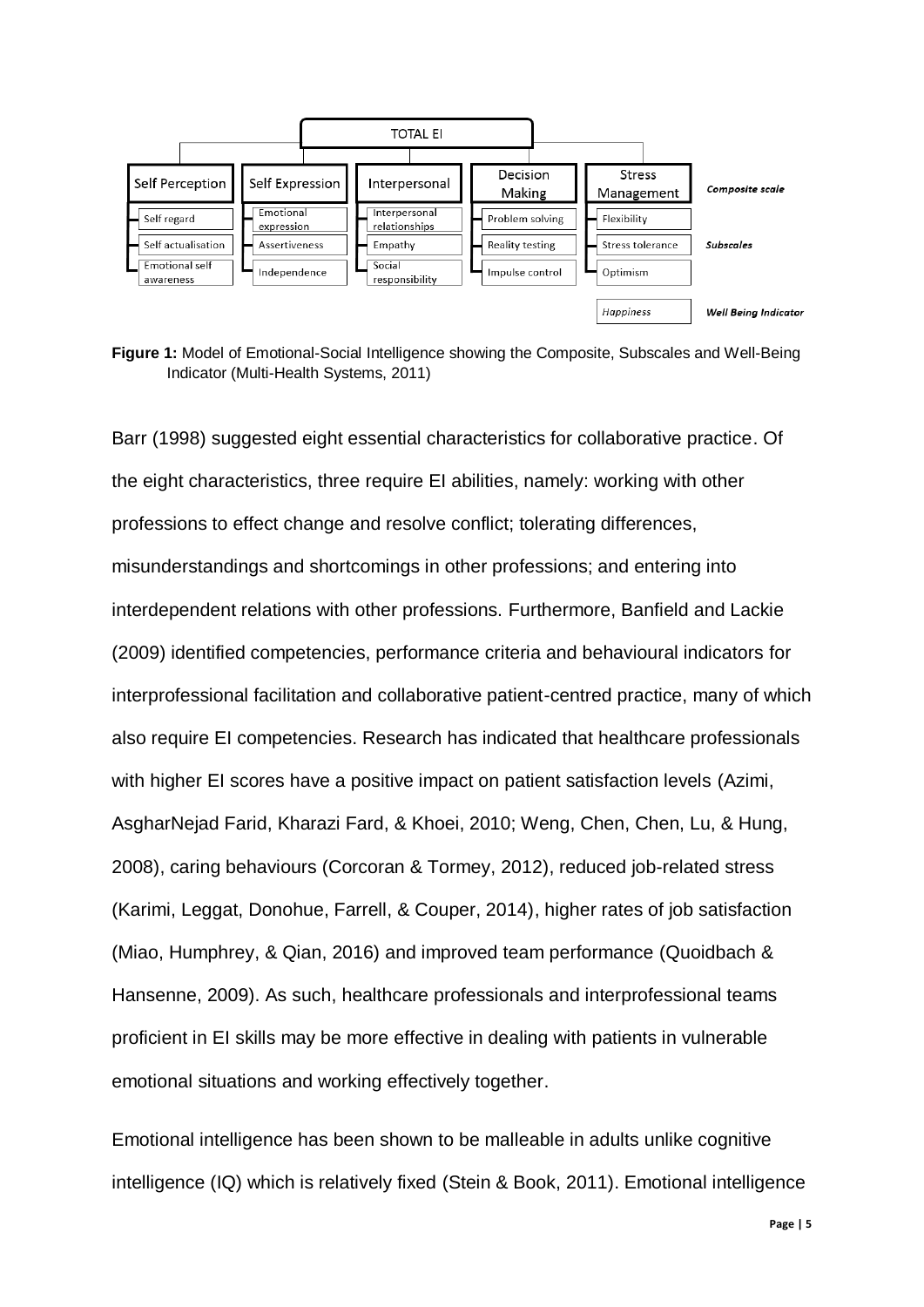tends to increase due to a combination of influences. A Multi-Health Systems (2011) study demonstrated that EI increases via natural maturation from the teenage years and into the sixties. These results were reproduced using an Australian sample (Multi-Health Systems, 2012), however, both these studies are cross-sectional and not longitudinal in nature. Zeidner et al. (2010) report that a range of environmental factors such as the affective interactions between family, friends, teachers, coaches and others, may work together to drive the natural maturation of EI abilities in the child and teenage years, however, minimal research was identified investigating the factors that influence the development of EI in adulthood. Researchers have shown that EI in adults can be enhanced by participating in EI focussed training and workshops (Boyatzis & Saatcioglu, 2008; Flowers, Thomas-Squance, Brainin-Rodriguez, & Yancey, 2014; Zijlmans, Embregts, Gerits, Bosman, & Derksen, 2015). Another method that may assist EI development is workplace learning which has been defined as "…the type of learning that occurs while performing the job itself, such as mentoring, coaching, team learning, increasing job challenge and incidental learning that arises through doing the job" (Clarke, 2006, p.448). Clarke (2006, 2010) reports that EI skills in healthcare practitioners and teams can be developed via workplace learning.

Clinical placements have been described as the "...most influential learning experience in a student's journey to becoming a competent health professional" (Siggins Miller Consultants, 2012, p.3). Clinical placements are obligatory for therapy students in Australia and generally occur in all years of undergraduate therapy programs, although longer full-time placements that are the focus of this study tend to occur towards the end of the course (Stagnitti et al., 2010). The attributes required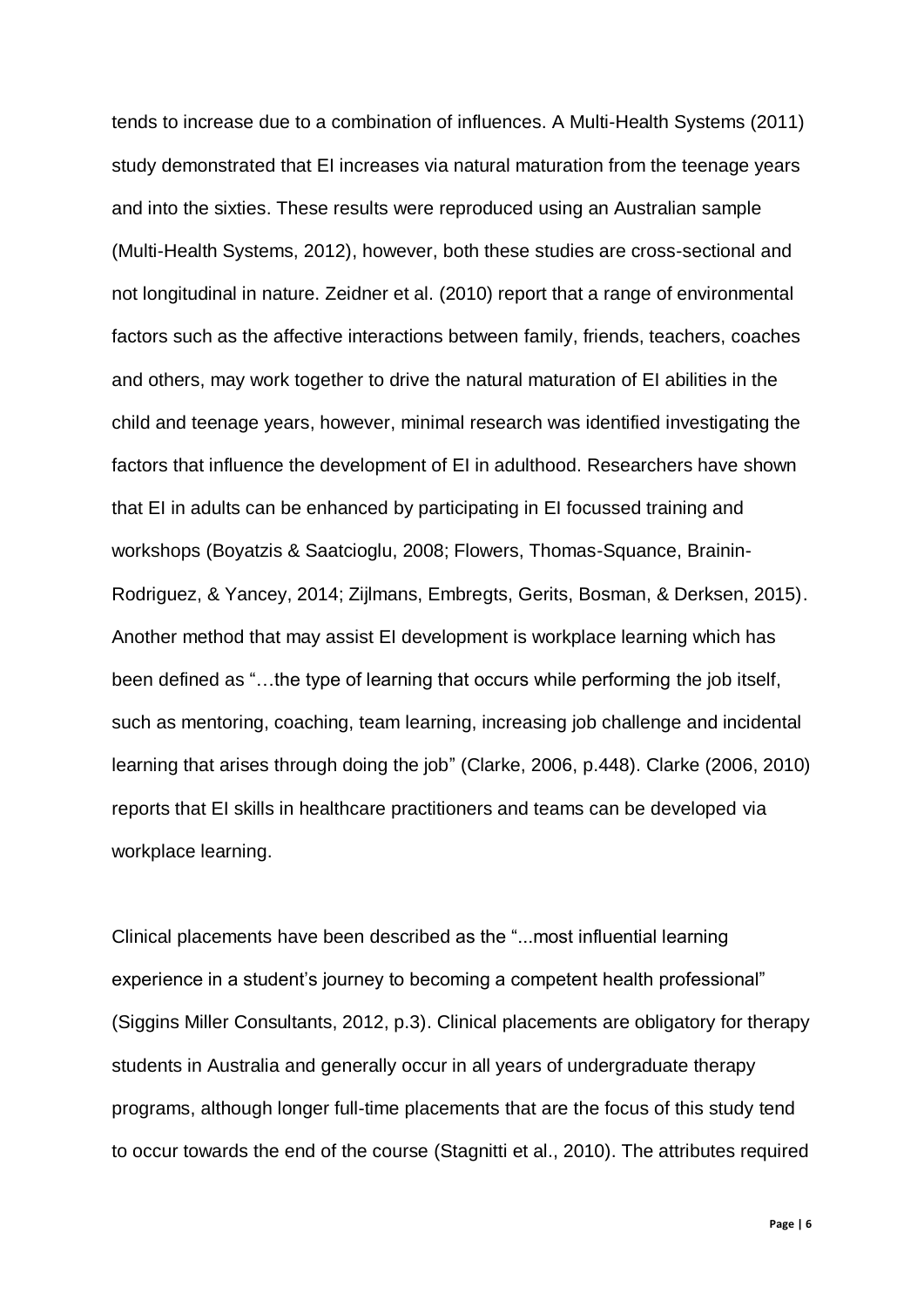to facilitate interprofessional education placements for healthcare professionals are well documented (Banfield & Lackie, 2009). As the Australian Government – Department of Health (2015, p. 12) state, the supervisor requires "…high quality level of interpersonal engagement (requiring) higher order interpersonal skills involving feedback, active listening, remedial discussion and positive reinforcement". The role of the interprofessional facilitator (defined for this paper as the healthcare professional whose role is to coordinate the interprofessional education clinical placement) is focussed on managing the learning environment, facilitating interprofessional learning, role-modelling professional behaviours and assessment of learning (Emerson, 2004; Marshall & Gordon, 2010). Whereas the practical and clinical reasoning skills are generally considered the domain of the professionspecific supervisor (Stagnitti, Schoo, & Welch, 2010). Gillieatt et al.'s (2014) study of an interprofessional training program for clinical supervisors used Proctor's model for student supervision as the underpinning conceptual basis of the course. Proctor's model (1987) proposes three main functions of the clinical supervisor: (1) administrative, (2) formative or educative, and importantly for this study, (3) a restorative or supportive role. This supportive or restorative role would require EI skills to be demonstrated by the interprofessional facilitator and profession-specific supervisors. There is no current literature on the impact of the supervisor and clinical placement environment on the EI abilities of students. Nor is there literaturesuggesting strategies that interprofessional facilitators could use to enhance the emotional intelligence of individual students or the interprofessional cohort of students.

Only a few studies have tracked the EI of healthcare students during their university programs. Gribble, Parsons and Ladyshewsky (2017) reported that occupational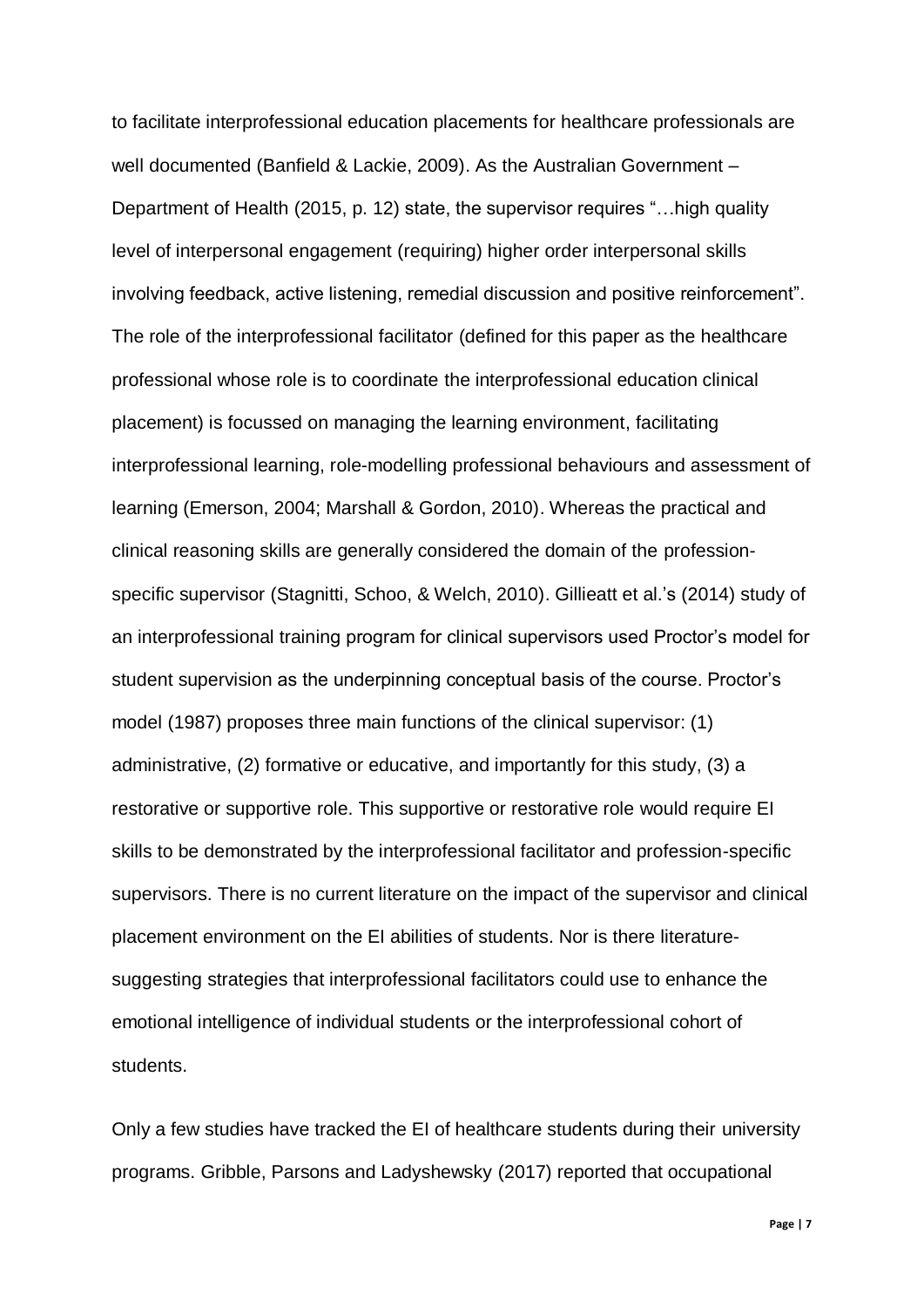therapy, speech pathology and physiotherapy students' EI scores tended to fluctuate during final year clinical placements with assertiveness, problem solving, impulse control, self-actualisation, and stress tolerance competencies decreasing in 33% or more of the students over a 6 month period. Benson, Martin, Ploeg and Wessell (2012) examined changes in EI of 52 nursing students over a four-year period, finding that emotional adaptability, situational coping, and flexibility changed significantly. On the other hand, Lewis (2011) tracked 87 physiotherapy students over three years with no significant change in EI scores but did report that students who failed their licensing examination tended to have lower EI scores. Similarly, Larin et al. (2011) also found no significant change in EI amongst 73 nursing and 60 physiotherapy students from the beginning of their course to after their first clinical placement. Although Stratton, Saunders and Ellam (2008) did not track EI specifically, their study of 64 medical students found that the students' ability to effectively manage emotions fluctuated across the undergraduate course. No studies were identified that tracked changes in EI scores in students who completed interprofessional education placements.

Given, that clinical placements are a form of workplace learning where healthcare students are expected to practice a variety of skills including EI, investigating the impact of clinical placements on the development of EI in therapy students has merit. The majority of research into clinical placements for therapy students appears to focus on the role of the supervisor and the learning environment on the student's performance or satisfaction. Research reports that the relationship between the student and supervisor has a significant influence on student's satisfaction with a clinical placement (Chan, 2004; Gillieatt, Martin, Marchant, Fielding, & Duncanson,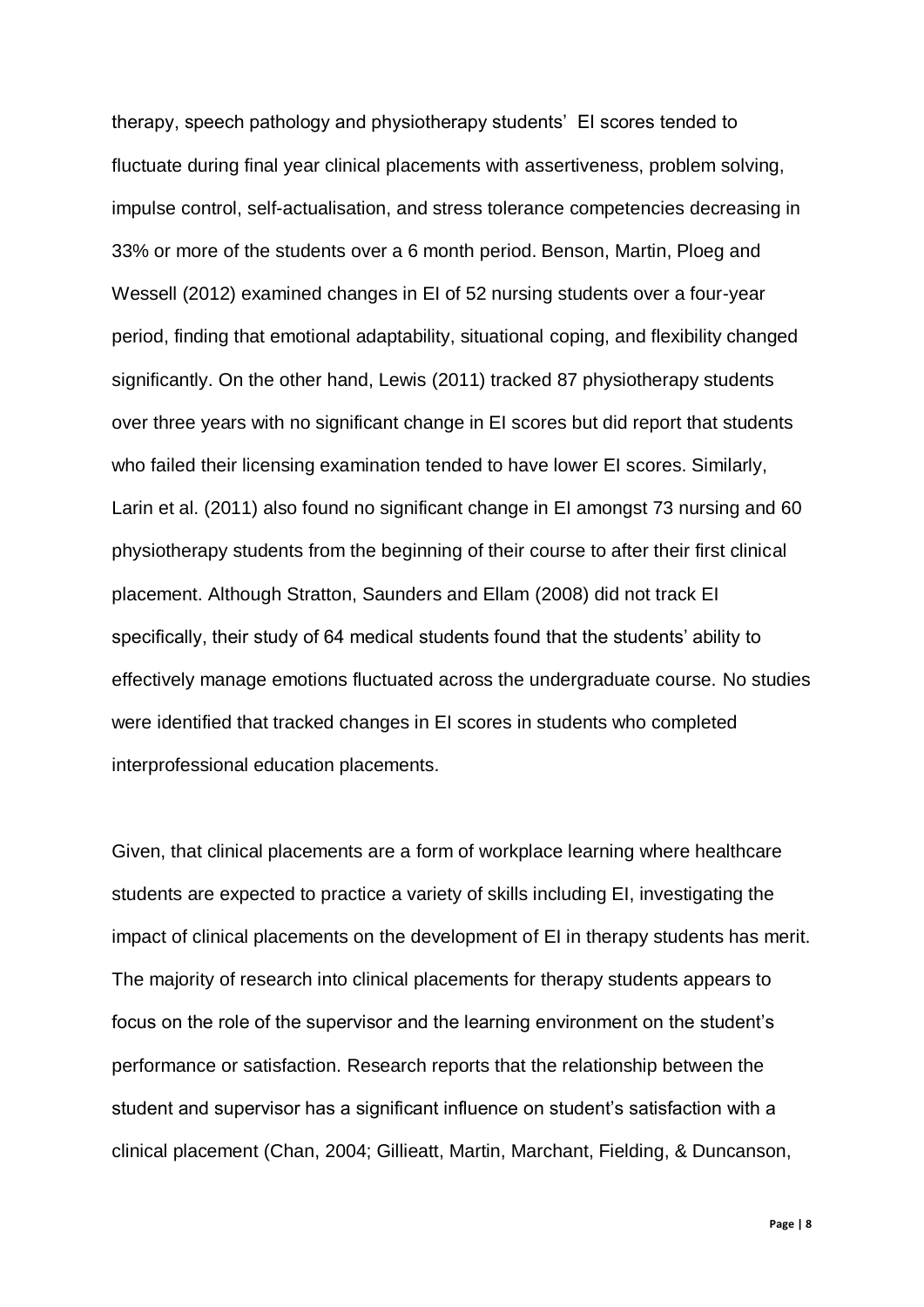2014; Proctor, 2001). Pront, Gillham and Shuwirth (2016) found the themes that underpinned quality clinical experiences and supervision were when the supervisor was able to 'partner', 'nurture', 'engage' and 'facilitate meaning' with the student. On the other hand, Siggins Miller Consultants (2012) reported that poor quality placements were characterised by occupational stress and a culture of incivility towards the student.

During clinical placements, students learn to work with healthcare consumers experiencing an array of conditions including pain, emotional distress and loss. Students also work closely with clinical supervisors who may have a positive or negative influence on student's performance during clinical placements. Thus investigating if, and how, EI may change during clinical placements from the student's perspective is warranted. As such, the following questions were formulated: Do therapy students perceive that changes in their EI skills are due to their clinical placements? If so, what aspects of the clinical placement do therapy students perceive as influencing changes in their EI skills?

### **Methods**

This paper reports the findings of the qualitative phase of a longitudinal, retrospective mixed methods design (Plano Clark et al., 2015). A mixed methods design was selected. Qualitative data were collected to understand changes in the participants' quantitative data (Plano Clark et al., 2015). The quantitative stage (Phase 1) of this study collected EI scores and demographic data via online questionnaires at three time-points over the final 16-months of the therapy students' university program. The qualitative stage (Phase 2) used semi-structured interviews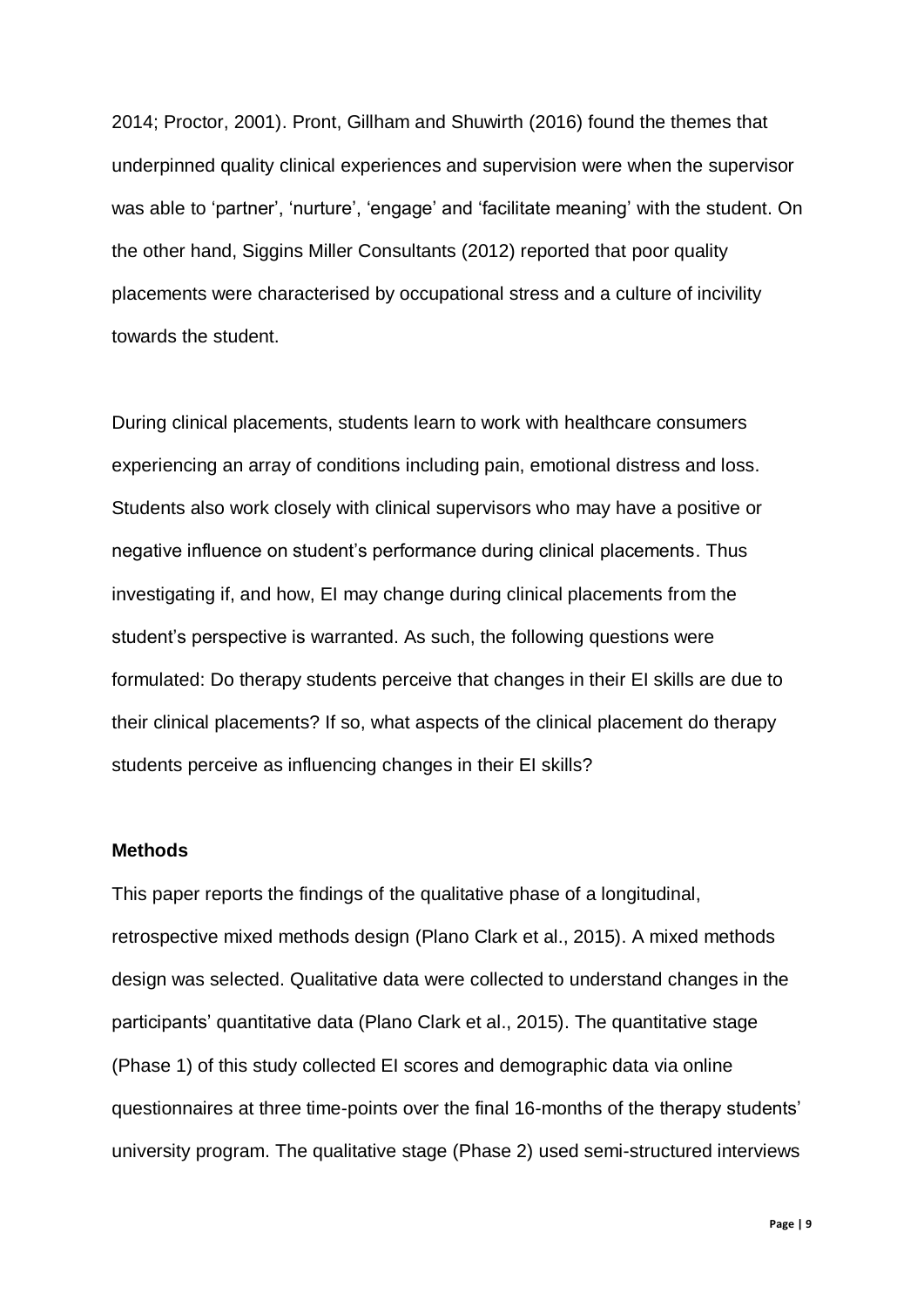to investigate the perceived impact that clinical placements had on EI scores. The study was approved by the university's Human Research Ethics Committee.

#### *Participants*

Differing sampling techniques were used for the two phases. Phase 1 participants were recruited from a convenience sample of third-year undergraduate occupational therapy, physiotherapy, and speech pathology students (n~650) enrolled at four Australian universities. These three therapy professions were chosen because they frequently work together with similar patients in interprofessional teams. Forty percent of the sample (n=261) completed the first questionnaire, with only 109 students participating at all three time-points. Reasons for the non-responders were not sought, but by the third questionnaire, students had completed their university course and may have disengaged from using the university email system.

Interviewees for Phase 2, were recruited using purposive sampling. The inclusion criteria to be invited to interview were (a) the participant had completed the three questionnaires and (b) analysis of participant EI results showed a positive or negative change of eight points or more in four or more EI scores. A change of eight points was selected, as the mean change in scores for all participants from T1 to T3 was 4.16 (SD 2.1). To answer the research questions, it was critical to interview students who had registered relatively large positive and negative changes in EI scores. Participants meeting the inclusion criteria (n=71) were emailed. Ultimately, 24 participants agreed to be interviewed despite multiple email requests. Reasons for a relatively low response rate may have been that participants had completed their university course and disengaged from the university email system. Interviews were conducted by the researcher either face-to-face (n=18) or over the phone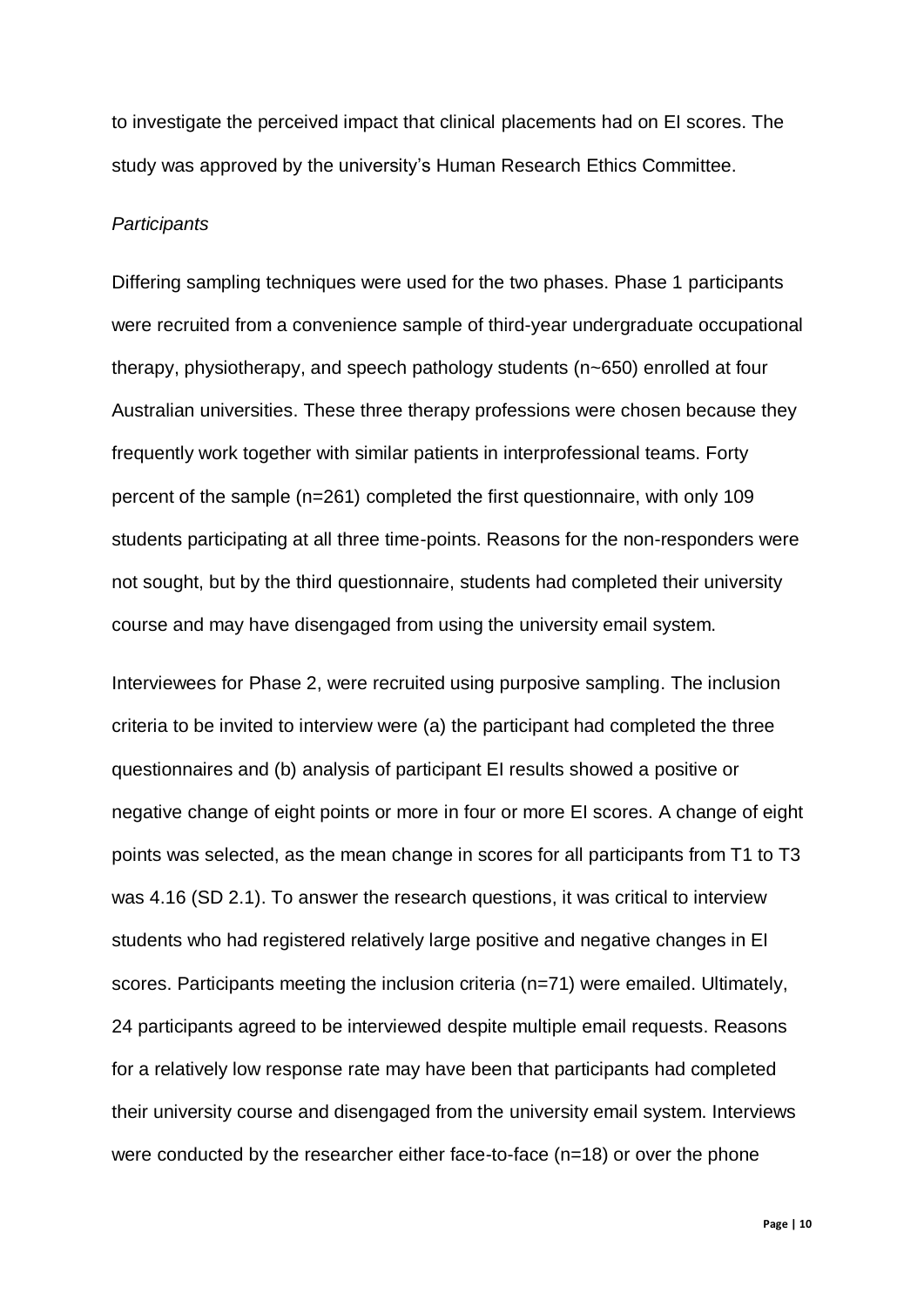(n=6). After the interview, participants were provided AUD\$20 to reimburse the participant's time and to cover costs such as traveling, parking at the university and phone calls. The reimbursement was approved by university's Human Research and Ethics Committee and adhered to guidelines stipulated in the National Statement of Ethical Conduct in Human Research (2015). Because of the time needed to analyse the Phase 1 data and the Christmas and summer holiday period in Australia, the final interviews were completed 16 weeks after the final questionnaire was completed.

#### *Data collection*

*Measurement of emotional intelligence.* The Model of Emotional-Social Intelligence measures EI with the Emotional Quotient Inventory, now in its second iteration known as the Emotional Quotient Inventory 2.0 or EQ-i<sup>2.0</sup> (Bar-On, 1997, 2006; Multi-Health Systems, 2011), a self-report tool measuring emotional and socially intelligent skills. The EQ-i<sup>2.0</sup> is a 133 item self-report tool. Participants answer questions such as: "I'm in touch with others feelings" and "I feel overwhelmed when I need to make a decision" using a five-point scale from 'Never/Rarely' through to 'Always/Almost Always'. Raw scores are converted to a standard score for each of the 22 EI domains. For all 22 domains, scores above 110 are considered high, with scores between 90 and 110 considered normal and scores below 90 considered low. The highest score possible on each domain is 135 with the lowest score being zero. Testretest reliability of the EQ-i<sup>2.0</sup> for Total EI was high ( $r = 0.92$ ) for participants who were tested two to four weeks apart but lower ( $r = 0.81$ ) when measured eight weeks apart. Internal consistency demonstrated Cronbach's alpha scores of 0.97 for Total EI, composite scales ranged from 0.88 to 0.93 with 0.77 to 0.93 for the 15 subscales (Multi-Health Systems, 2011). The EQ-i<sup>2.0</sup> also calculates an Inconsistency Index,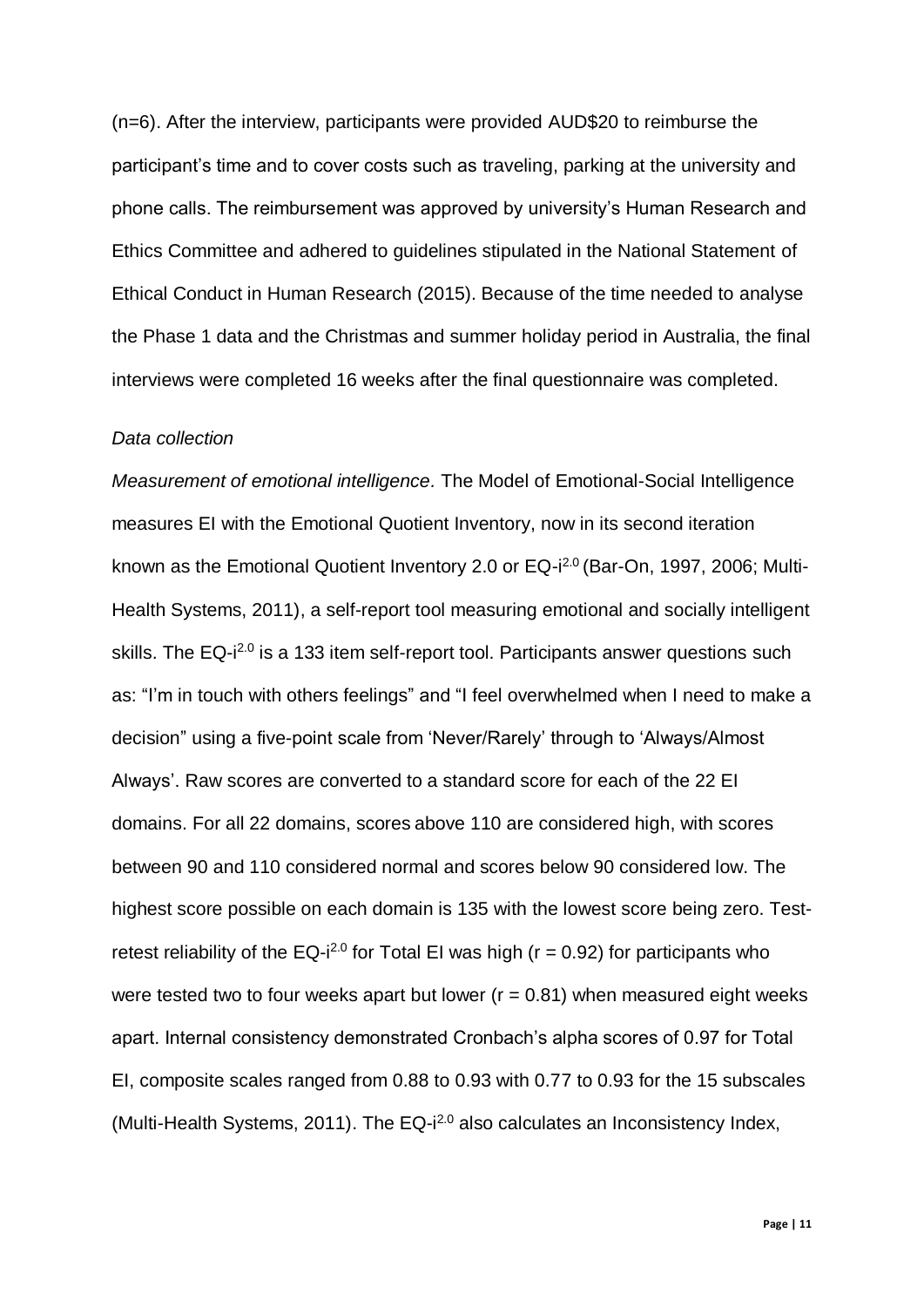Positive Impression and Negative Impression score, which resulted in 11 participants being excluded from interviews.

*Semi-structured interview process.* The same researcher conducted all 24 interviews. Interviews ranged from 30 to 75 minutes. Participants signed a consent form prior to the interview. Interviewees were read the Multi-Health Systems (2011) definition of EI and then the interviewer provided a description of the Model of Emotional-Social Intelligence. Interviewees were provided with a printout of their 22 EI scores at the three time-points. Interviewees who were contacted by telephone were emailed their EI scores beforehand. For each interviewee, the researcher had highlighted four to six EI scores that had increased or decreased by eight points or more. For each EI score, the interviewee was provided with the definition for that EI domain (from Multi-Health Systems, 2011). The interviewee was then asked, "Do you agree that this EI score has increased (*or decreased*) over the last 16 months?" This question was included to clarify if the interviewee perceived that the specific EI ability had changed, and if so, in the direction indicated. If the interviewee responded positively, the researcher then asked, "Do you think the change was due to your clinical placements, personal factors or a combination of the clinical placements and personal factors?" If the interviewee agreed the change in EI score was due to clinical placements, they were asked, "What occurred during your clinical placements that may have influenced this change in this EI score?"

### *Data Analysis*

Content analysis of the interviews followed an inductive category development approach as suggested by Hsieh and Shannon (2005). Interviews were transcribed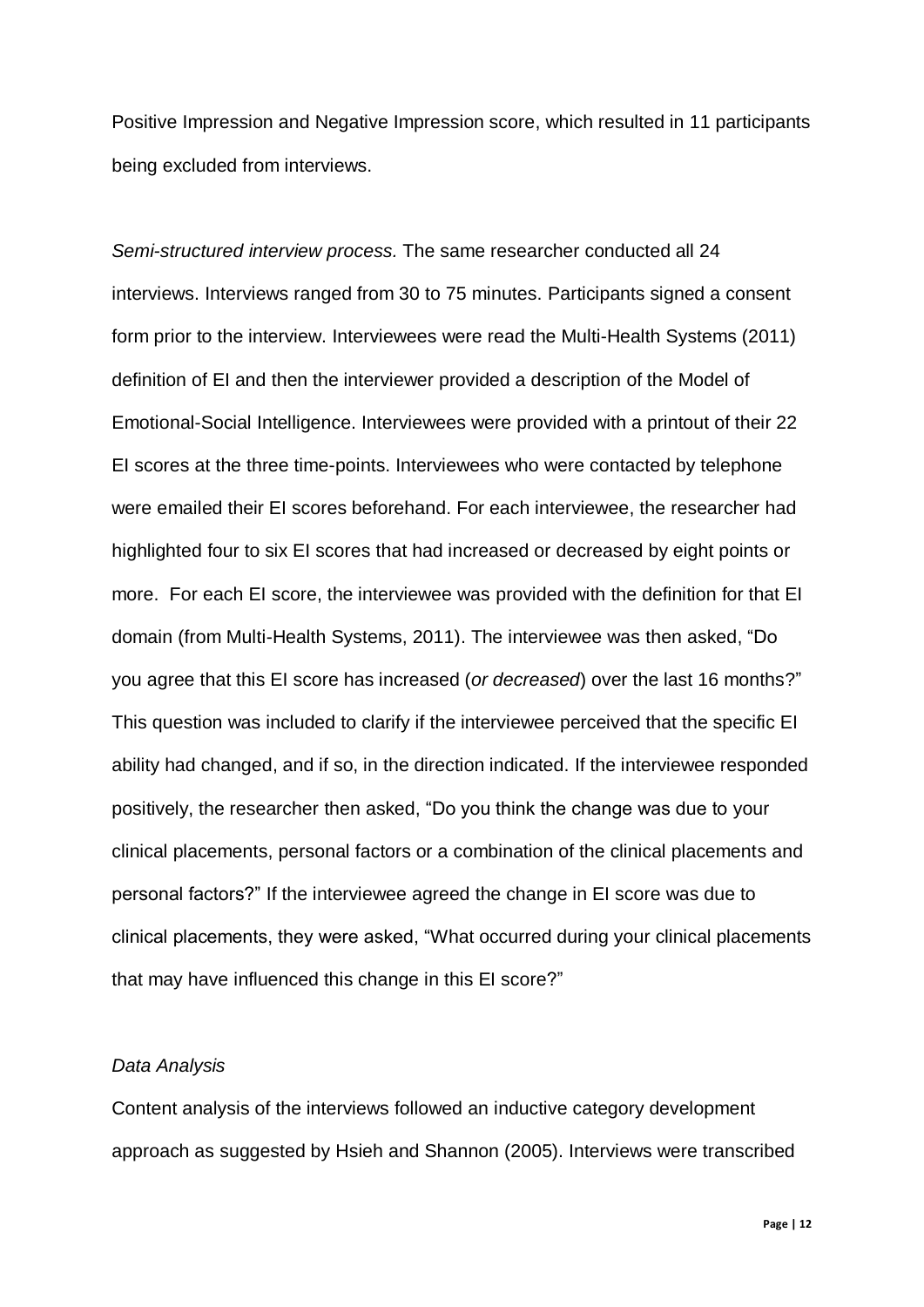verbatim by a professional transcription service. The researcher (NCG) checked the transcripts against the recording for accuracy. Using NVivo10, each transcription was read (by NCG) to gain a sense of the whole before deriving codes. Open coding occurred by the grouping similar codes into sub-themes and labeling them. Finally, the sub-themes were congregated to create the main themes. A summative approach (Hsieh & Shannon, 2005) was then used by counting the frequency of themes and quotations used to create each theme and sub-theme from the interview transcriptions. According to Plano Clark et al. (2015), a longitudinal, retrospective mixed methods study uses qualitative data collected at the final data collection point to examine respondent's recollections of what was measured quantitatively. Thus, the number of students reporting each theme provides an indication of the strength of each theme. To add rigour and credibility, an occupational therapist (KE), who has experience supervising therapy students, scrutinised the categorisations by being randomly assigned 25% of the interview transcriptions to review the tentative categorisations. The researcher (NCG) and occupational therapist (KE) held ongoing discussions to fine-tune the categorisations. To increase internal validity, member checking was conducted via phone with six (25%) of the original interviewees. Two questions were posed: "Do you recognise the categorisations from your clinical placements?" and; "Do you find the descriptions illustrative of the categorisations?" All interviewees accepted the categorisations.

### **Results**

Of the 24 interviewees who participated in this study, 18 were female and six male, 12 were occupational therapy students, six speech pathology and six from physiotherapy. Interviewees were 22 to 26 years, except one who was 49 years. The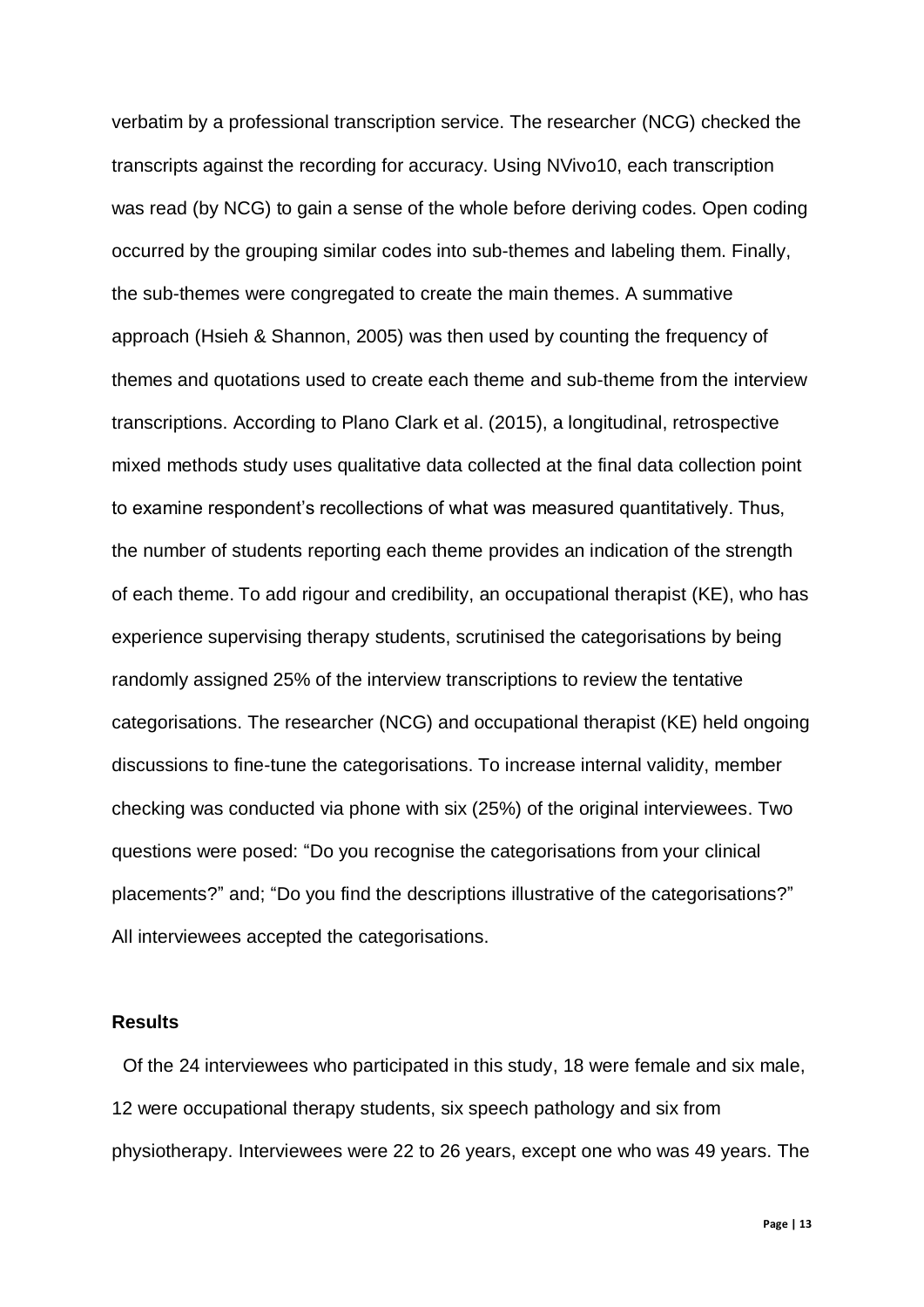students had completed between three to six clinical placements in metropolitan, rural and international locations over the 16-month period of the study with a mean total length of all clinical placements being 115 days (SD=11). Models of supervision during the placements included one supervisor with one student, multiple students working with one supervisor, one student being supervised by multiple part-time supervisors and self-directed placements with minimal direct supervision. Eleven percent of the students reported that they participated in a placement designated specifically as an interprofessional placement. For example, one university runs an aged care residential placement employing a full-time interprofessional facilitator onsite to oversee occupational therapy, physiotherapy, nursing, social work and speech pathology students' interprofessional education placement. These students also have access to a profession-specific supervisor. In some cases in this paper, the term 'supervisor' is used to indicate the interprofessional facilitator and professionspecific supervisor.

Each interviewee was asked questions about four to six of their EI scores resulting in 126 EI score changes being discussed across all interviews. Most interviewees agreed (95%; n=120) that the increase or decrease in EI score was due to their clinical placements, with only 5% (n=6) perceiving that the EI change was due to personal factors only. Table 1 details the frequency each EI score was discussed during the interviews, whether scores increased or decreased and the range of the change in scores for each EI domain.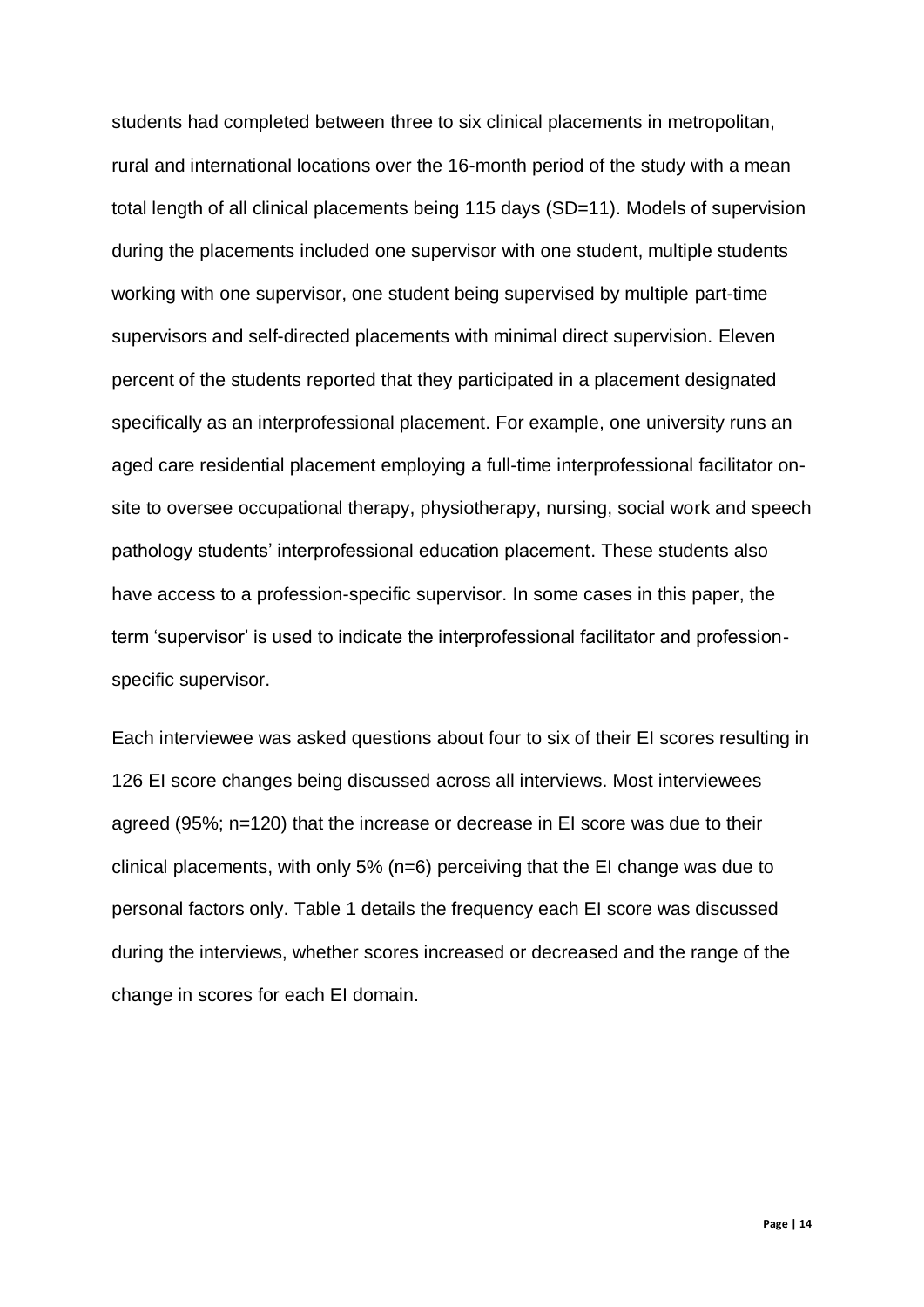|                                     | <b>Frequency</b><br>discussed | <b>Score</b><br>increased<br>>8 points | <b>Score</b><br>decreased<br>>8 points | Max. and min.<br>individual change in El<br>scores between T1-T3 |
|-------------------------------------|-------------------------------|----------------------------------------|----------------------------------------|------------------------------------------------------------------|
| <b>Empathy</b>                      | 12                            | 7                                      | 5                                      | $+19$ to $-19$                                                   |
| <b>Emotional</b><br>expression      | 10                            | 5                                      | 5                                      | $+21$ to $-21$                                                   |
| Independence                        | 10                            | 8                                      | $\overline{2}$                         | $+19$ to $-19$                                                   |
| <b>Flexibility</b>                  | 10                            | 9                                      | 1                                      | $+24$ to $-8$                                                    |
| <b>Assertiveness</b>                | 9                             | 3                                      | 6                                      | $+7$ to $-26$                                                    |
| <b>Reality testing</b>              | 9                             | 7                                      | 2                                      | $+14$ to $-18$                                                   |
| <b>Stress management</b>            | 9                             | 6                                      | 3                                      | $+20$ to $-13$                                                   |
| <b>Optimism</b>                     | 8                             | 7                                      | 1                                      | $+16$ to $-22$                                                   |
| <b>Self-actualisation</b>           | 7                             | 4                                      | 3                                      | $+24$ to $-19$                                                   |
| Self-regard                         | 6                             | 4                                      | 2                                      | $+13$ to $-15$                                                   |
| <b>Emotional self-</b><br>awareness | 6                             | 3                                      | 3                                      | $+17$ to $-15$                                                   |
| <b>Stress tolerance</b>             | 5                             | 3                                      | $\overline{2}$                         | $+22$ to $-10$                                                   |
| Self-expression                     | 4                             | 2                                      | $\overline{2}$                         | $+14$ to $-19$                                                   |
| Decision-making*                    | 4                             | 4                                      | $\Omega$                               | +15 (no decline)                                                 |
| Impulse control                     | 4                             | 2                                      | 2                                      | $+24$ to $-18$                                                   |
| Self-perception                     | 3                             | $\overline{2}$                         | 1                                      | $+24$ to $-16$                                                   |
| <b>Social responsibility</b>        | 3                             | $\overline{2}$                         | 1                                      | $+14$ to $-11$                                                   |
| <b>Problem solving</b>              | 3                             | $\overline{2}$                         | 1                                      | $+12$ to $-9$                                                    |
| Interpersonal                       | $\overline{2}$                | $\overline{2}$                         | 0                                      | +17 (no decline)                                                 |
| Interpersonal<br>relationships      | $\overline{2}$                | 1                                      | 1                                      | $+14$ to $-17$                                                   |
| <b>Happiness</b>                    |                               |                                        |                                        |                                                                  |
| <b>TOTALS</b>                       | 126                           | 81 (64%)                               | 45 (36%)                               |                                                                  |

**Table 1:** EI scores discussed during interviews, ordered by frequency discussed

### *Content analysis*

Content analysis identified two key stages where EI was impacted during the clinical placement. Initially, during the first few days of full-time placements, students experienced a lack of confidence and feeling overwhelmed which induced a decline in some EI skills. Secondly, over the remainder of the placements, EI skills tended to move in positive or negative directions. Themes and sub-themes are presented using quotations from interviewees. Interviewees are identified by a code (e.g. 06-F-OT) that indicates the interviewee was number 06, who was a female, occupational therapy student.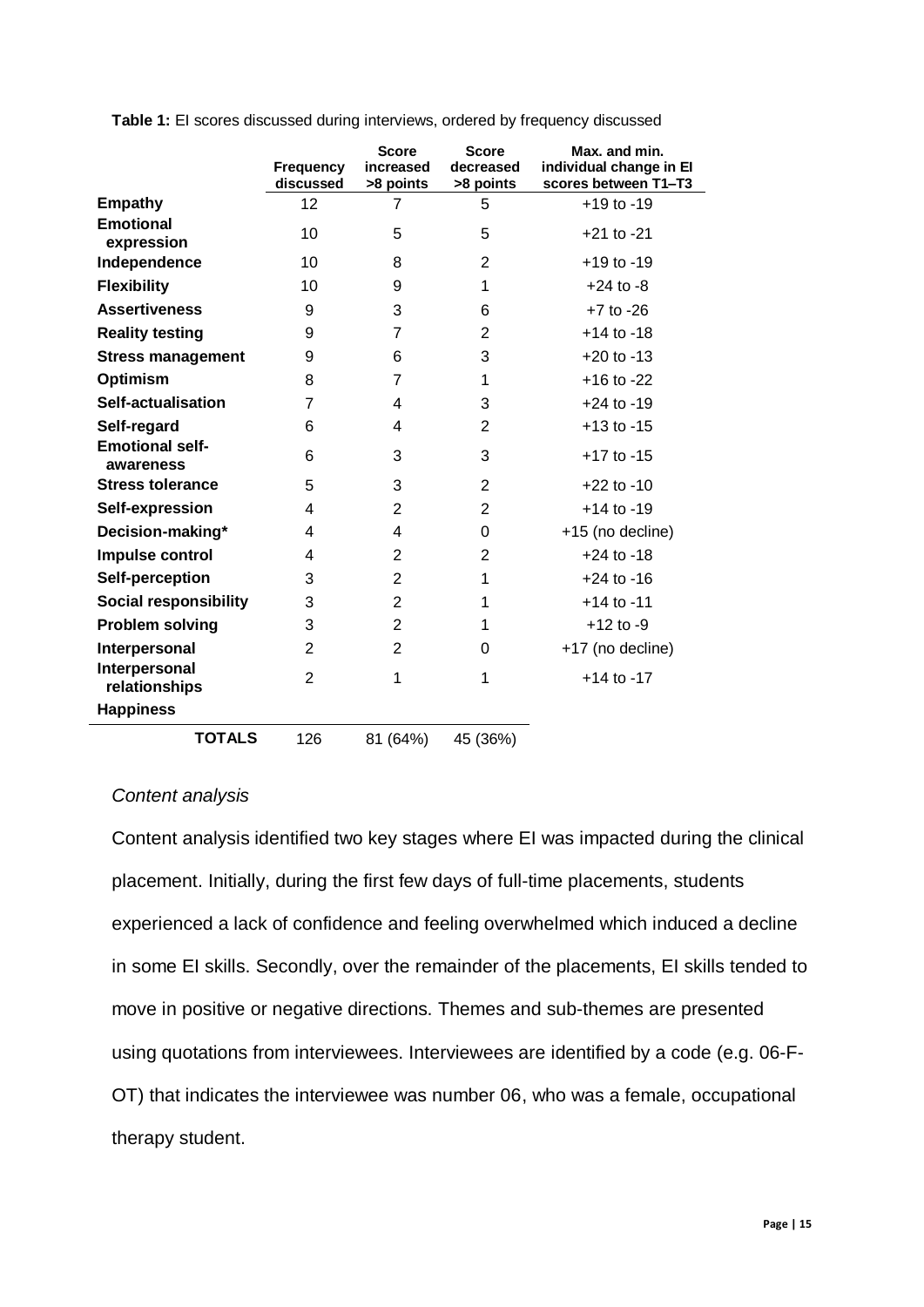## *Initial stages of clinical placements*

The findings indicate that the first week or so of a placement appears to be a critical stage where student's EI abilities are challenged. During the initial stages of clinical placements, students (n=17; 71%) reported feeling under-confident, even fearful, when confronted by patients experiencing emotional distress, pain or loss for the first time:

"You start (placements) with so much fear in your head. I was quite unsure of myself." (23-F-PT)

"I had difficulty whenever the patient was having a tough time or crying. I'm always hesitant as to how to handle that. And I think I'm just not really old enough or have had the experience to deal with situations like that." (06-F-OT)

Students reported that starting placements generated a dose of reality on how crude

their EI skills actually were, with some reporting an initial reduction in EI skills. This

was especially evident with assertiveness where 67% (n=9) of those interviewed

reported a decline in ability:

"When you hit those full-time fieldwork pracs you actually get dropped down a notch and go, phew…my empathy is not as good as it could be, or I could be more assertive, or my self-regard is actually dropping off here. It's a lot harder to be empathetic than I thought." (04-F-ST)

"I think prac is really good at poking holes in your understanding of yourself. The expectations of what I thought might be required during prac were vastly different to what I actually needed in the workforce." (02-F-OT)

## *During clinical placements*

The second stage of EI change occurred during the fieldwork placement where the three main themes of clinical placements that the students perceived as influencing their EI skills were: supervisor interactions, patient interactions, and reflection and feedback on EI skills. Within each of these, sub-themes were identified which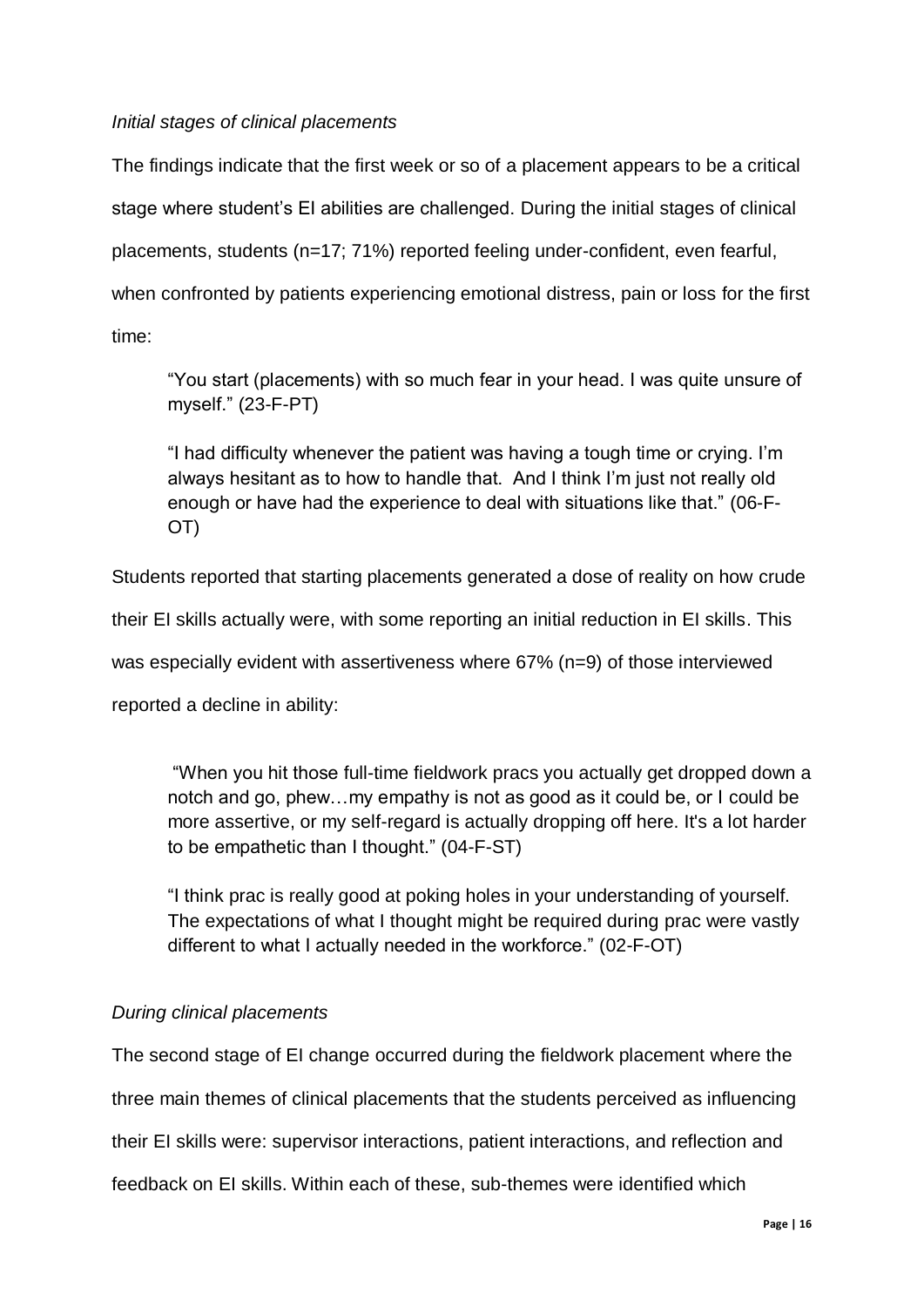influenced EI in an upward or downward direction depending on the nature of the interaction. Positive interactions led to growth in EI scores whereas negative interactions caused a decline in EI scores. Ultimately, sub-themes were included if 50% or more of the interviewees reported the facet of the clinical placement to be influential in the increase or decrease of EI scores. Table 2 presents the themes and sub-themes during clinical placements that were perceived to influence EI skills.

**Table 2:** themes and sub-themes of clinical placements that influence EI skills, including frequency and number of quotes from the interview transcriptions

| <b>Themes</b>                            | Sub-theme                      | <b>Interviewees</b><br>discussing this<br>theme $(n/24)$ | Number of<br>quotes related<br>to this theme |
|------------------------------------------|--------------------------------|----------------------------------------------------------|----------------------------------------------|
| <b>Patient</b><br>interactions           | Confronting scenarios          | 18 (75%)                                                 | 171                                          |
|                                          | Confidence increasing          | 18 (75%)                                                 | 142                                          |
|                                          | Emotionally engaged            | 22 (92%)                                                 | 26                                           |
| <b>Supervisor</b><br><b>interactions</b> | Trusts the student             | 19 (79%)                                                 | 122                                          |
|                                          | Role modelling EI skills       | 13 (54%)                                                 | 51                                           |
|                                          | Negative influences            | 22 (92%)                                                 | 76                                           |
|                                          | Feedback on specific El skills | 16 (67%)                                                 | 74                                           |
| <b>Reflection</b><br>and feedback        | Reflective practice            | 19 (79%)                                                 | 46                                           |

## *Patient Interactions*

Full-time clinical placements are the first time that many therapy students assume responsibility for a caseload where they are required to interact daily with patients experiencing an array of emotional scenarios. Two sub-themes were identified: confronting scenarios and confidence increasing.

*Confronting scenarios.* Students (n=18, 75%) recounted numerous stories where they were confronted by scenarios they had never dealt with previously. Students reported the opportunity to deal with patients in emotionally vulnerable situations on a daily basis was a positive influence on EI skills. Due to lack of experience, students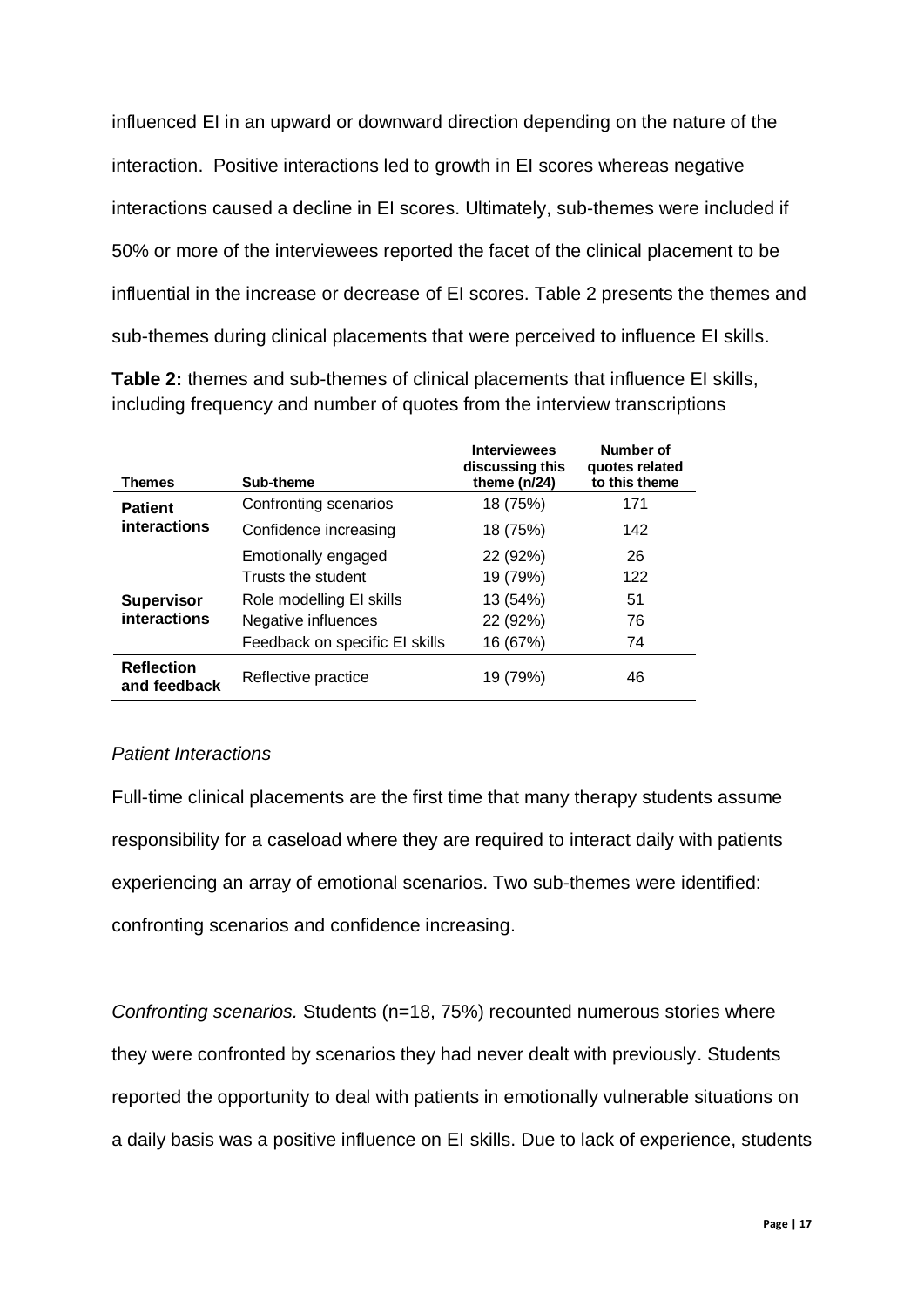initially had difficulty knowing how to react and what to do when confronted with

patients in distress:

"Just being exposed to clients like that definitely, helps. Because in my day-today life I don't really experience people crying or telling me the worst thing that's ever happened to them all the time. So when you are exposed to that situation more clinically, I grew." (11-F-OT)

"…I was working with a patient newly diagnosed with cancer. She was already palliative, so she was experiencing a complete change … she had a young daughter…I felt like I was lacking empathy because I had these jobs to do. I needed to find out about her home and that sort of thing. I just felt that I wasn't appropriate, and I couldn't show enough empathy. I just felt as though I shouldn't have been there." (24-F-OT)

*Confidence increasing.* After the initial anxieties, a positive outcome of working

alongside patients in complex emotional states was that students (n=18, 75%)

perceived an increased confidence in their ability to manage these scenarios using a

range of EI skills:

"…I think the change comes with more confidence. When you start to feel like you are in the "groove" of it a bit more, and you get the hang of things. I think it's easier to feel more assertive when you feel like you know what you are doing." 15-F-SP

"…(during prac) I learnt on a deep level what empathy actually means. My confidence to be empathetic grew when I realised it was not about me overlaying my own experience, but being open to what they were bringing and experiencing and hearing what they were going through. You can read all you like about empathy, but being empathetic is completely different." 01-F-OT

#### *Supervisor Interactions*

The critical role of the interprofessional facilitator and profession-specific supervisor are highlighted by interviewees reporting that the quality of the student-supervisor interactions was perceived as a critical component influencing the change in EI scores, with a range of positive and negative influences being identified. The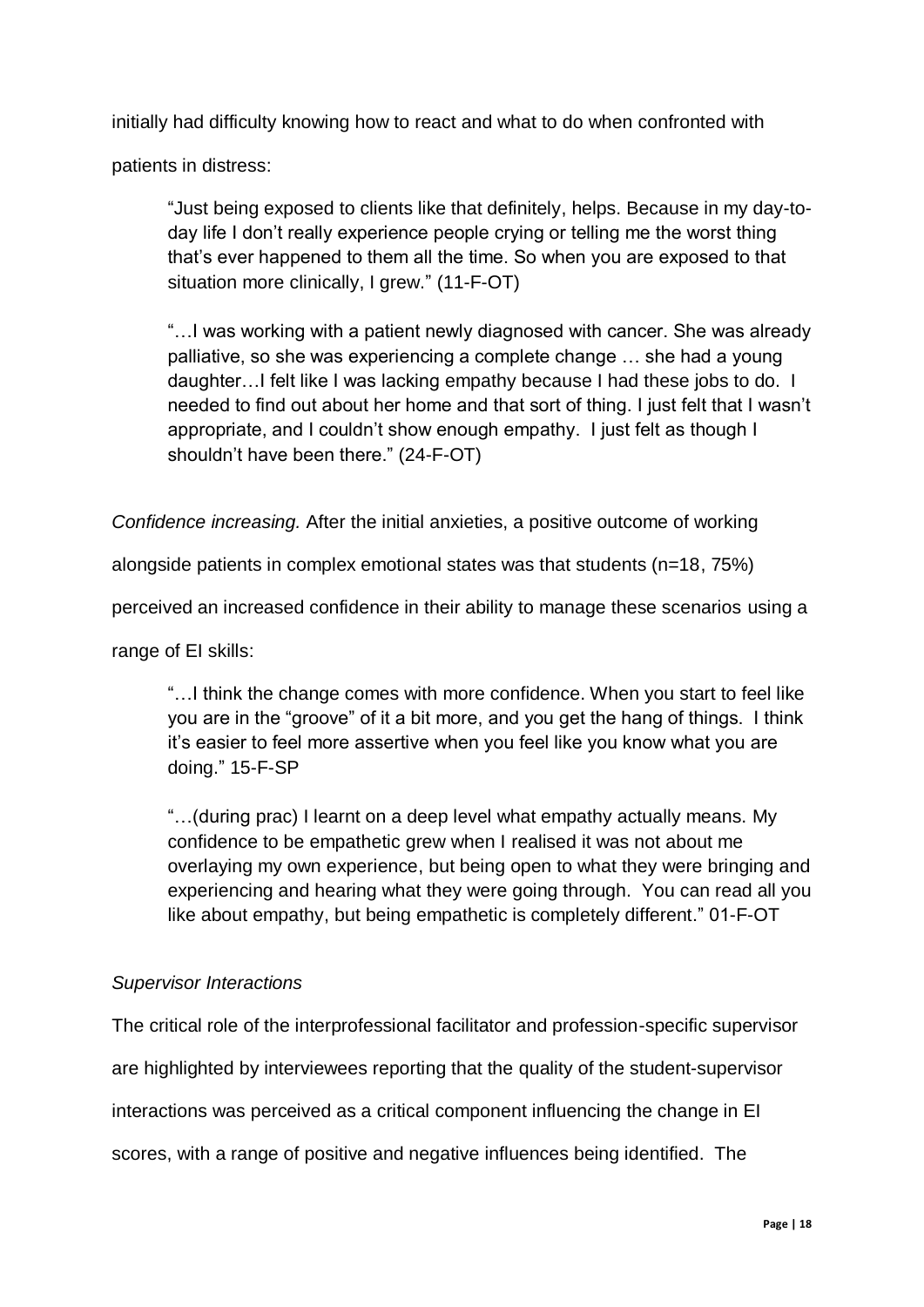positive influences included the supervisor being emotionally in-tune and trusting the student as well as role modeling EI skills.

*Supervisor emotionally in-tune with the student.* Students (n=22, 92%) suggested that supervisors who were genuinely concerned and mindful of when the student needed emotional support assisted the student to increase their confidence in a range of EI skills, as indicated by these quotations:

"…I was crapping myself about running an anxiety/depression group. But I was quietly confident because I had a really good supervisor sitting next to me. I knew he was just pushing me…he realised where my own anxiety would stop me from pushing myself. He gave me enough anxiety to perform, but not too much where I started fearing him. He made me feel safe to explore." (07-M-OT)

"My supervisors were fantastic. They'd say 'It's okay. Take a minute' when I needed it. Just having that kind of reassurance to be allowed to step out for a couple of minutes and just calm myself down. It was nice to be 'heard'. The good supervisors understand you and they let you grow." (23-F-PT)

Students (n=14, 58%) reported that supervisors who understood that they were a

student, novice therapist with minimal experience allowed EI skills to flourish more

than supervisors who expected the student to be performing beyond a graduate

level, exemplified by these quotations:

"…they were patient with the fact that I was still a student, and didn't have a lot of experience. I had decent theoretical knowledge base, but my clinical skills were not up to standard or well developed. She knew the areas and types of practice that would help and benefit me most." (09-M-PT)

"..I had this great supervisor. She realised I was a bit nervous on my first day. She asked me questions and she would initiate conversations with me and that made me more comfortable to speak my mind. I just felt like I couldn't talk to this other supervisor." (07-M-OT)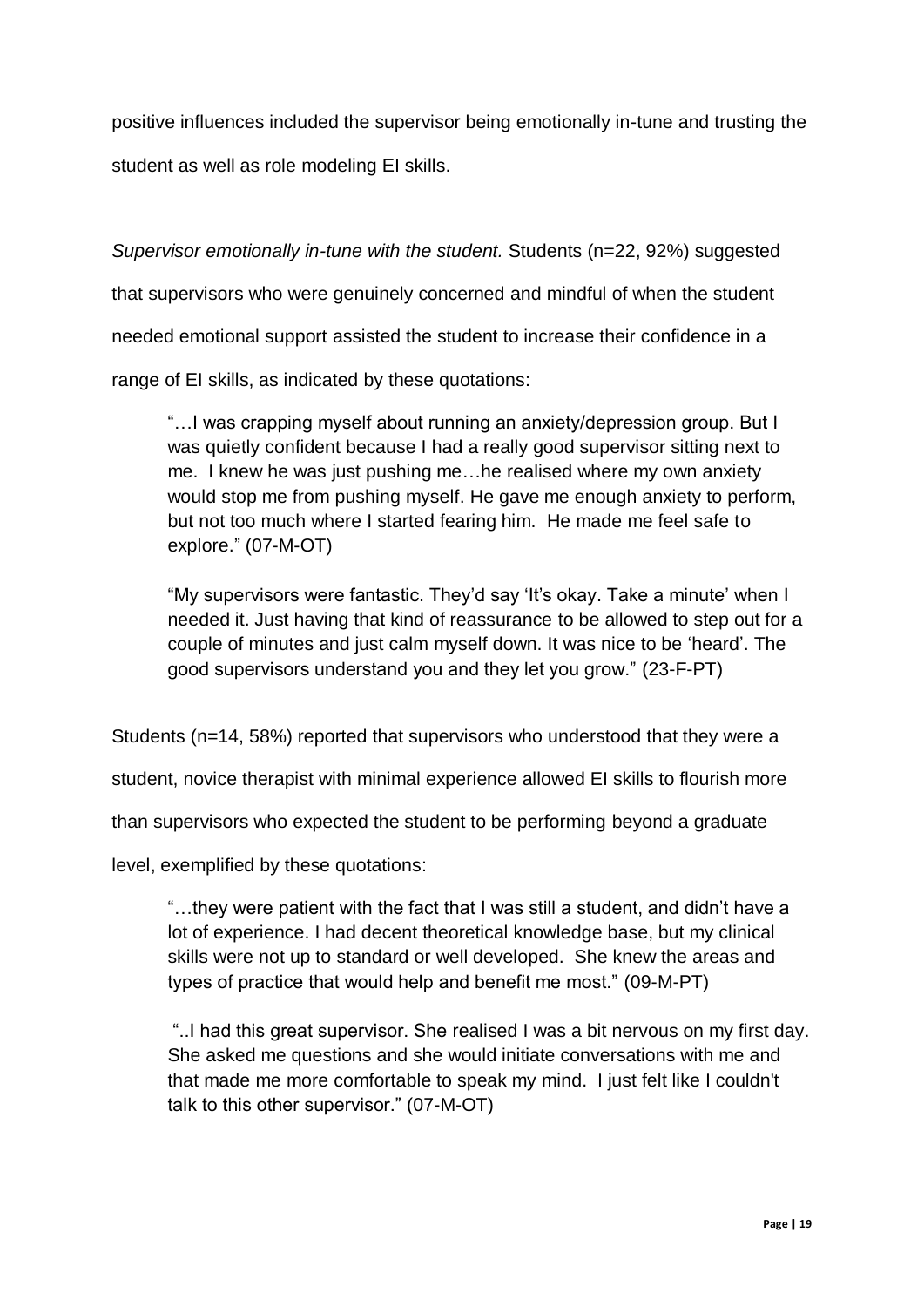*Supervisor trusts the student.* Student's (n=19, 79%) frequently discussed that EI skills, such as independence and self-regard, improved when a supervisor trusted and valued the student. For example, by allowing them to practice independently with patients even when they were struggling, which allowed the students to be true to themselves. Positive outcomes are illustrated by these quotations:

"My supervisor had the faith and belief in me to do it by myself which was really good. So that gave you the confidence to work with patients independently. During my first placement, I wasn't given that autonomy." (03- M-PT)

"I think I wasn't so stressed because the supervisor showed that she was confident in my abilities, and I felt comfortable – confident in my abilities. So once she did that, I could relax and be myself." (22-F-SP)

Conversely, this student highlighted the negative impact supervisors can have when they show a lack of trust by taking over a patient treatment session from the student:

"I had other supervisors that talk over you and just take over when I thought I was doing things perfectly. The supervisor would go "Oh, you are not going say anything. I will just do it"." (23-F-PT)

*Role modeling of EI Skills.* Students (n=13, 54%) appeared to flourish when they

were able to observe their interprofessional facilitator or supervisor using EI skills

with patients in emotionally vulnerable states or dealing with difficult patients, as

illustrated by these quotations:

"…on my first day, a patient turned round and said 'fuck off'. My supervisor was so calm and held her hand, talked calmly and spent time just being with her. Later we talked about it. I know that watching my supervisor helped me grow." (01-F-OT)

"… I'd see my supervisor do something and my mind would be blown and that would make me sort of reset my view of myself and where I am at." (02-F-OT)

*Negative Influences of Supervisors.* The majority of students (n=22, 92%) recalled

times when supervisors had a negative impact on their EI abilities. These students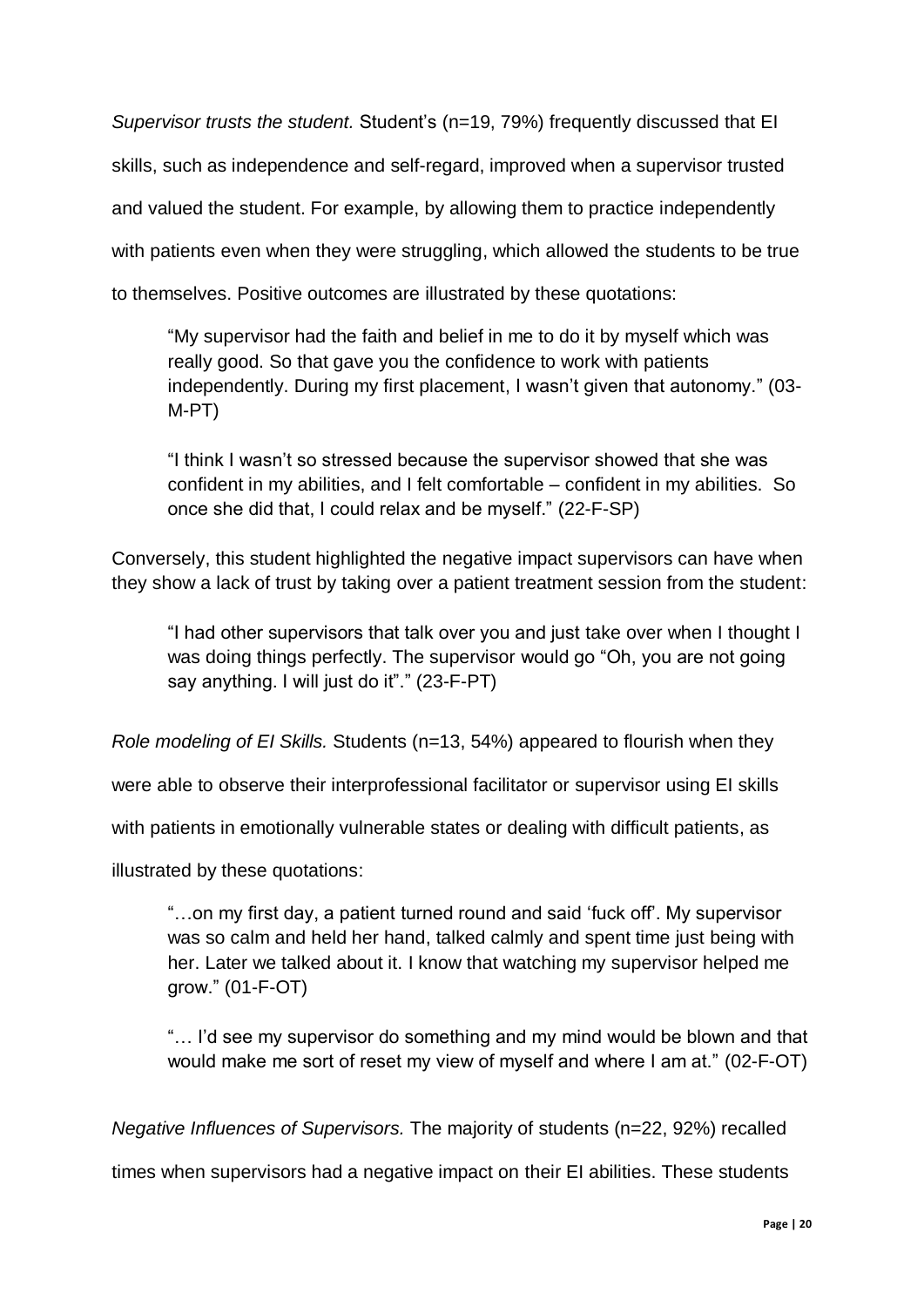reported they tended to shut down emotionally when supervisors instigated an overt

power differential or hierarchy between the student and the supervisor or gave overly

critical feedback:

"…the way it felt to me is like the supervisor's 'God'. You've got to try and impress God. She just had that attitude that you've got to do everything you can to please them. I like being on the same footing." (07-M-OT)

"Whenever she'd ask me a question and I'd say something, my answer was always wrong. She made me feel bad about myself. And so I didn't really want to say anything. I shutdown. I had to." (08-F-SP)

This student highlighted how even negative body language, can result in a student

shutting down emotionally and cognitively:

"I'm applying the monofilament to this guy's hand (to measure a patient's sensitivity to touch in the hand), and I saw out of the corner of my eye, the supervisor dropping her head. And I immediately felt intimidated. I just fell apart. I couldn't think what to do next." (07-M-OT)

Similarly, when these students perceived that the supervisory style induced a sense

of fear they reported waning EI skills:

"Like one of those supervisors who feels that students develop better when you put fear in them. When you put fear in them it means that they'll perform because they need anxiety to perform." (07-M-OT)

"With this supervisor I felt put back – actually, belittled. My supervisor had overwhelmed me and it really "squished me". So, even though I had some improvement in some of my individual clients, the whole experience "dumbed" my self-regard. My own success with those clients wasn't big enough to overcome the supervisor's impact on me." (22-F-SP)

# *Reflection and Feedback*

Students perceived that EI was enhanced when reflection and feedback focussed on

the student's EI skills, as well as assessments, interventions, practical skills and

verbal and written communication.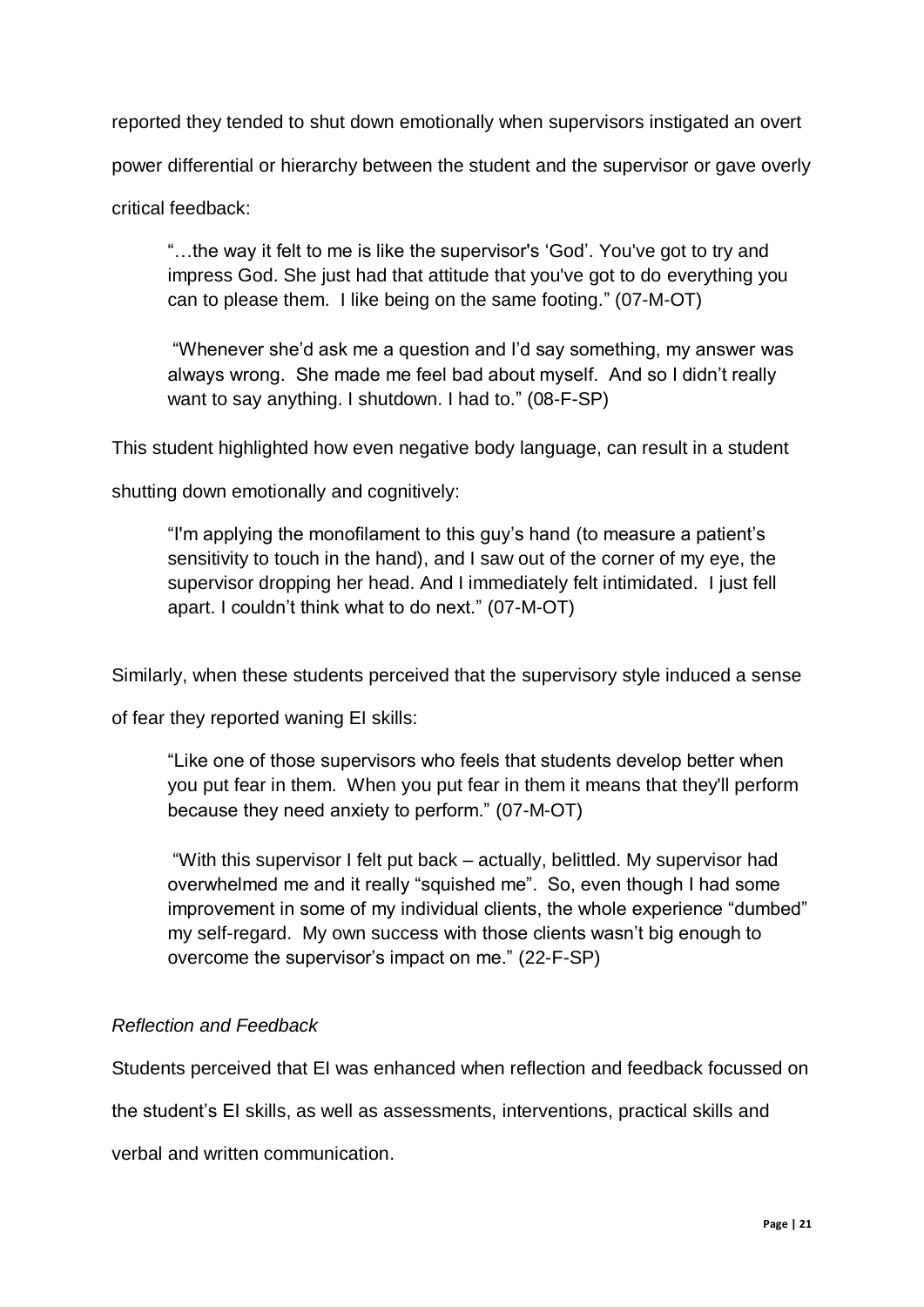*Feedback on specific EI skills.* These students (n=16, 67%) reported a growth in skills when supervisors promoted regular, clear and honest feedback on specific EI abilities alongside practical skills:

"(The supervisor) pulled me up for being not assertive enough. They would challenge me to do better. They gave me a few phrases to use next time which were good ideas." (22-F-SP)

"When you're working with a supervisor who's watching you every day and giving you feedback on things you're doing right, things you're doing wrong. You get very good at noticing more things about yourself. And how you're feeling about things." (05-M-OT)

"… (great supervisors) give me feedback that's really in tune with what I think. It's not just generic. It's really specific to you. It's direct." (15-F-PT)

However, supervisors who provided mostly negative feedback tended to hinder the

student's EI skills, such as this student:

"…there are great supervisors who are firm with you, who are pushing you, who are challenging you, but it's done in a safe environment. Whereas when you are in the environment of fear, where there is a hierarchy. That hinders your learning, your engagement and your use of your emotional intelligence skills." (07-M-OT)

*Reflective practice.* Students (n=19, 79%) reported using an array of techniques to

reflect on their practice skills, as well as their EI abilities including journaling, formal

and informal sessions with supervisors and debriefing with other students on

placement:

"My paediatric placement was a really positive experience. My supervisors were constantly prompting me to reflect after sessions. They were really good at tapping into how I was feeling. And how I was I was dealing with kids with disabilities." (06-F-OT)

"On my international prac I was at my most emotionally expressive because that was a more challenging prac in terms of emotions, and what you're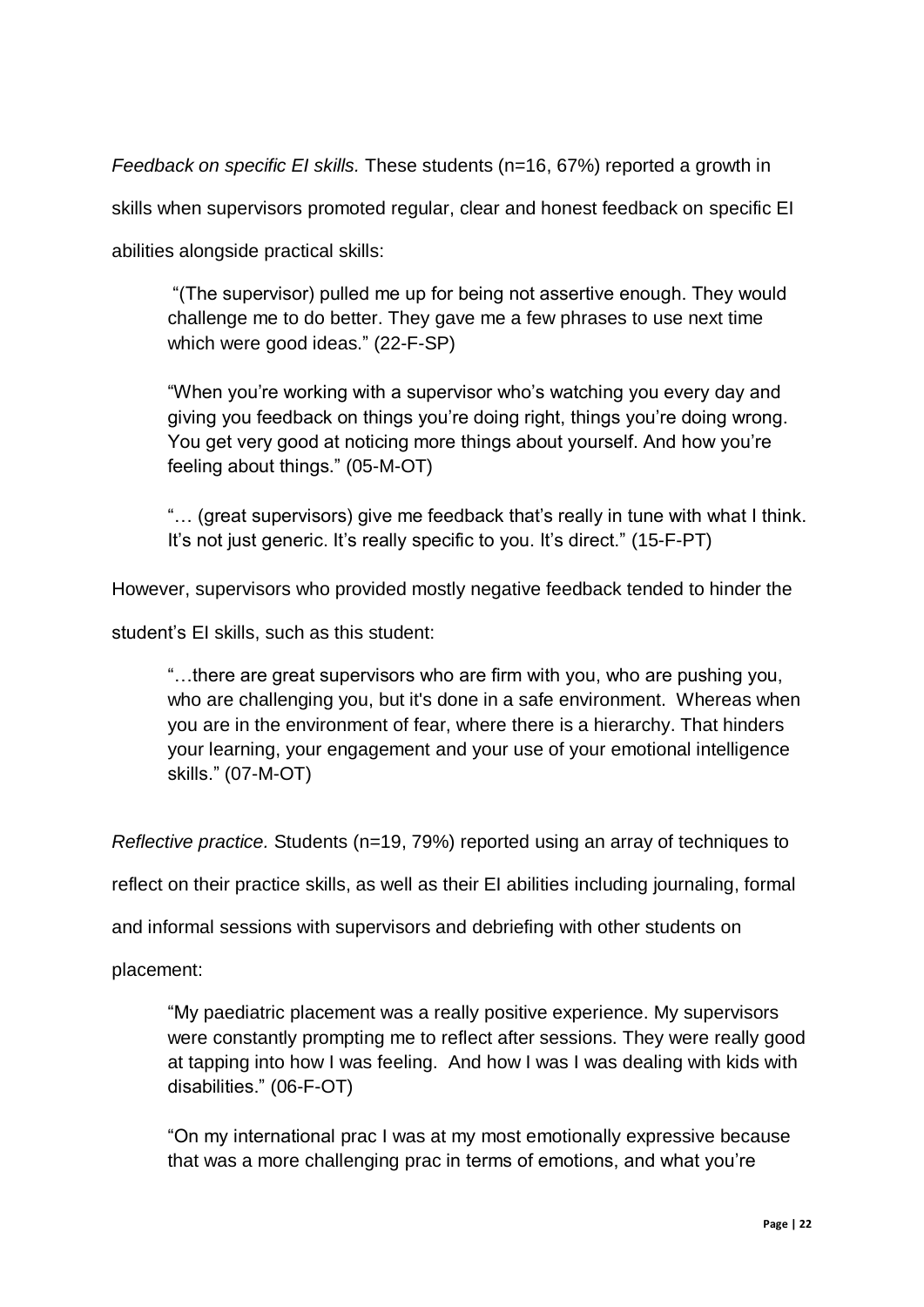confronted with. Being with lots of other prac students all the time, living together, is very challenging, and so you do have to be able to express how you're feeling and what you're thinking about." (11-M-OT)

"I love looking back at my journal from my (international placement). I can really see where I was at. I can see how I've grown. I can see how good and bad I was. I can go back and re-reflect and relearn. I often wrote 'this happened' and 'the nurses did this' and 'I was really offended'. I go back a few days later and think 'hang on a tick, what I can learn from this." (01-F-OT)

#### **Discussion**

This study has ascertained that 95% of the therapy students who were interviewed perceived that clinical placements had an impact – both positive and negative – on their EI skills. Interviewees frequently described supervisors and interprofessional facilitators as skilful mentors and educators who set up a safe learning environment that resulted in student's reporting improving EI skills. However, students also described supervisory styles that hindered the development, and in some cases, crushed the student's perceived EI skills. The role of creating a positive learning environment where students can observe, practice and gain feedback on their EI skills should fall equally on both the interprofessional facilitator and professionspecific supervisor. Supervisors need to be particularly cognisant of the fluctuating nature of student's EI abilities in the first week of so of placements where students are reporting feeling vulnerable and under-confident. Facilitating interprofessional education and clinical placements for healthcare students is challenging and demanding for the interprofessional facilitator and profession-specific supervisor (Evans, Shaw, Ward, & Hayley, 2016). No previous studies have identified strategies that interprofessional supervisors and profession-specific supervisors can implement to support and possibly enhance the EI competencies of students.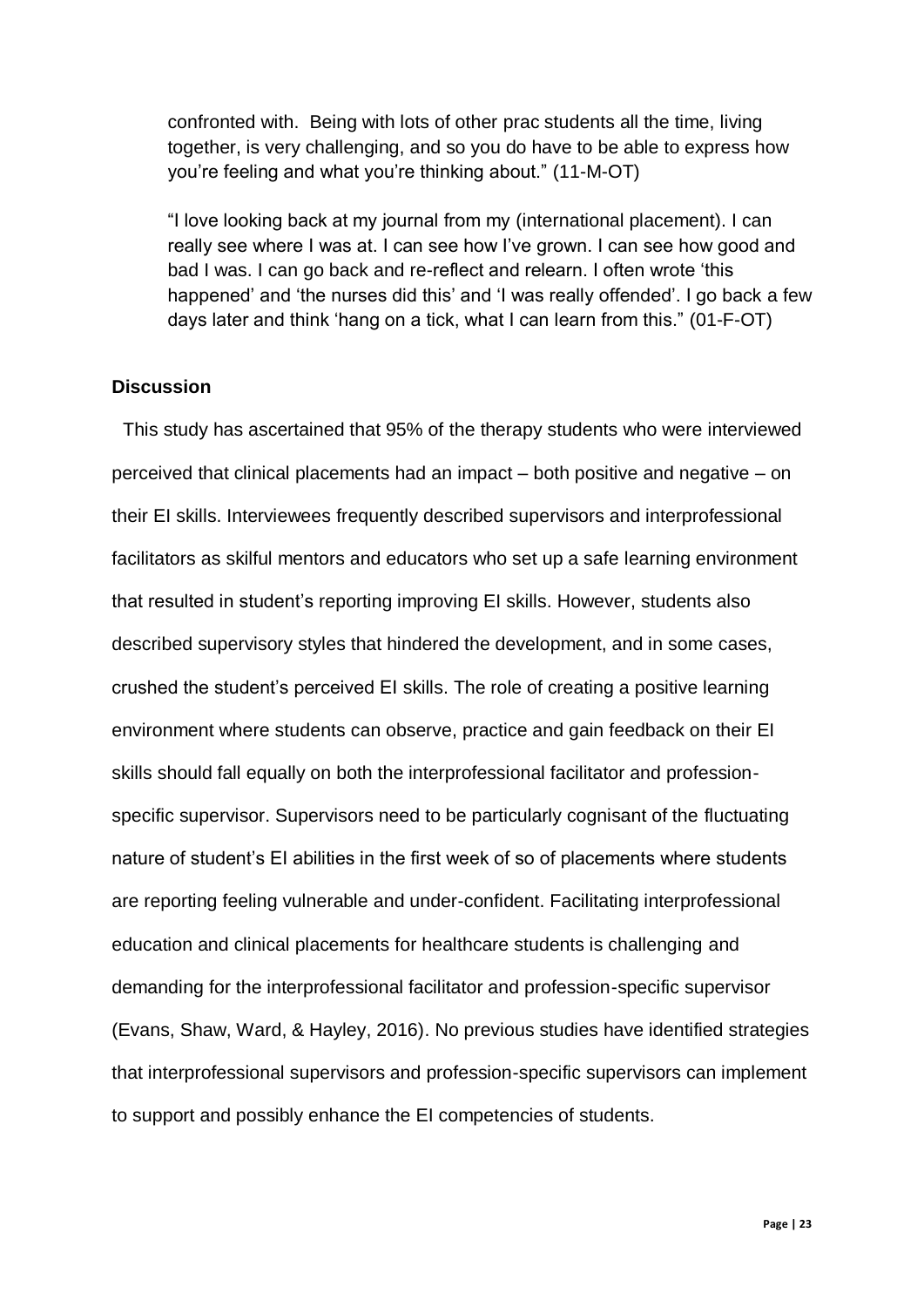The key influences on EI skills during clinical placements were the studentsupervisor interactions, students working with patients experiencing emotional distress, pain or loss, and students receiving feedback and reflecting on their EI skills. These themes parallel findings from other studies (Black et al., 2010; Pront et al., 2016) however; none of these studies explored the impact of clinical placement environment on EI skills and therapy students' capacity to cope with emotional demands during placements. Black and colleagues' (2010) study followed physiotherapists during their first year of practice positing that 'interactions with patients/caregivers', 'interactions with co-workers/mentors' and 'reflection, informal and formal continuing education', work together to increase their confidence and professional identity. Similarly, our study showed that therapy students undertaking clinical placements in a positive learning environment initially reported self-doubt about their ability to deal and cope with emotional situations. However, over time and with more exposure to patients and complex emotional scenarios, their belief in their EI skills increased. Alternately, interviewees who reported placements with a poor supervisory style or learning environment detailed a decline in EI skills resulting in them tending to shut down emotionally and return to a state of internal self-doubt. High quality facilitation of interprofessional placements is vital for the student cohort to experience a meaningful and worthwhile placement (Nicol & Forman, 2014) while researchers have frequently reported the quality of the student-supervisor relationship as an influential factor in effective supervision (Hall, McFarlane, & Mulholland, 2012; Tomas, Giberson, Black, & Pinkerton, 2008). Similar to our study, Pront et al. (2016) found the key attributes of quality clinical placements occurred when the supervisor was able to 'partner', 'nurture', 'engage' and 'facilitate meaning' with the student. A key learning for interprofessional facilitators and supervisors is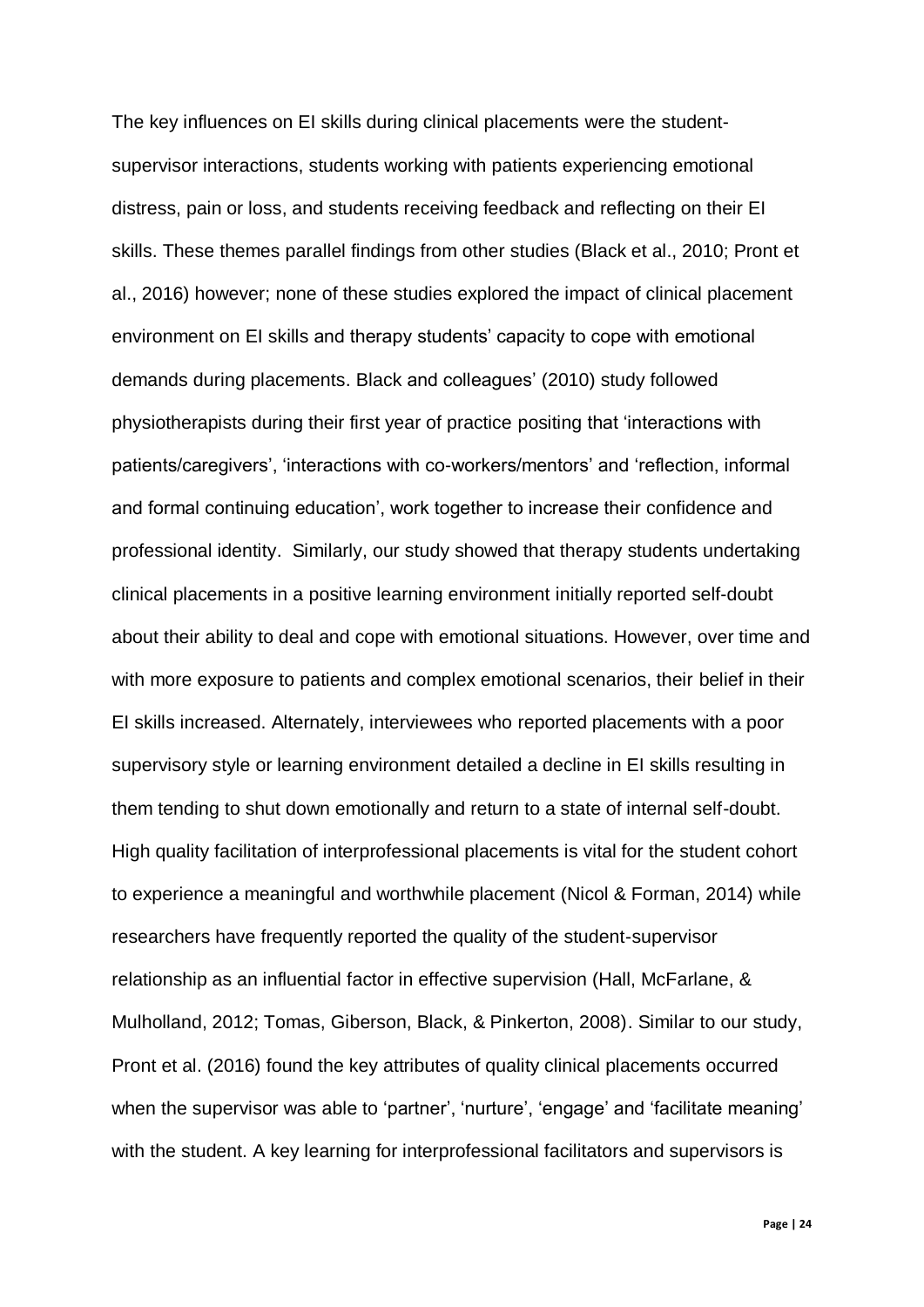that they need to demonstrate and role-model EI skills within their role. Our study has shown that supervisors, who use these strategies, tend to have a positive influence on the EI skills of therapy students.

The students' perception that supervisors can have a negative effect on student's EI is an important finding of our study. These findings are important to interprofessional facilitators and supervisors because if the student-supervisor relationship is poor, a student might reduce their emotional expression and lose confidence in verbalising their thoughts and feelings. Ultimately, a supervisor might see this emotional shutdown as a student whose overall performance and clinical reasoning are declining, and possibly on a pathway to failing the clinical placement. These findings align with Kanno and Koeske (2010) who reported that students who perceived their supervisor to be inadequate recounted emotional exhaustion, burnout and diminished confidence in clinical reasoning.

Although the findings that positive and negative supervisory styles impact the performance of students during clinical placements is not new, our study is unique in showing the impact on perceived EI abilities. Our findings should be noteworthy for interprofessional facilitators, supervisors, and university academics. Clinical supervisors are recommended to utilise the following strategies with students, which may result in an improvement in EI skills.

Traditionally, interprofessional facilitators and profession-specific supervisors have encouraged students to reflect on their practical skills, clinical reasoning, ethical and professional behaviours (Mann, Gordon, & MacLeod, 2009; Tan, Ladyshewsky, & Gardner, 2010). Previous research has shown that reflection between therapy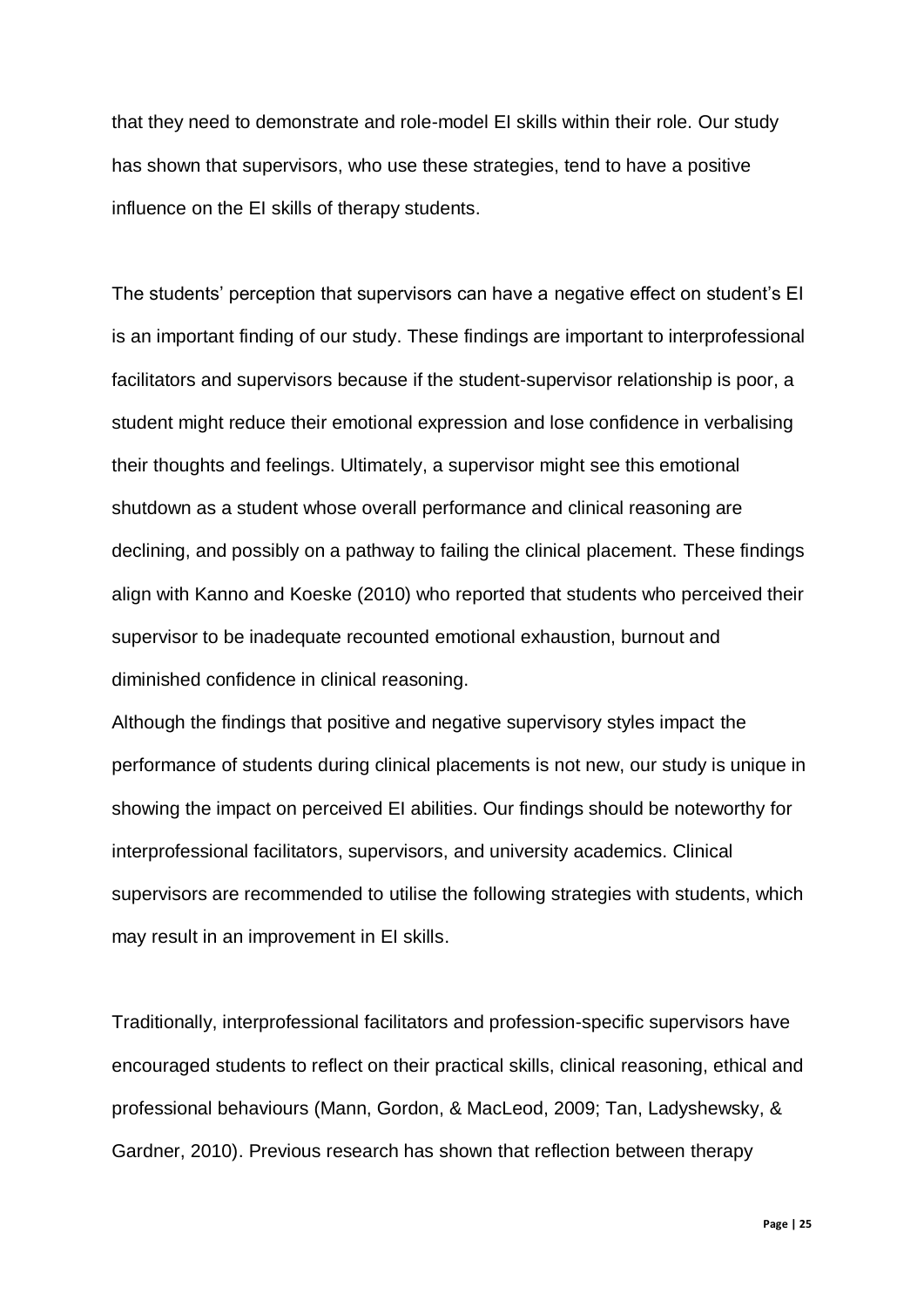students and practitioners can enhance clinical reasoning and allowed students to recognise the value and importance of reflective practice (Williams, Wessel, Gemus, & Foster, 2002). Our study shows that students, who reflect on their EI skills, perceive growth in these abilities, with the supervisor being the preferred source of reflection. Students also reported using a written journal and conversing with other students as beneficial sources of reflection. Thus, interprofessional facilitators and profession-specific supervisors are encouraged to reflect with students, not only practical skills and clinical reasoning, but also on the emotional milieu of workplace, patients' emotional states and EI skills.

Many interviewees advocated that interprofessional facilitators and professionspecific supervisors allow students to work autonomously with patients with complex emotional issues (when considered safe by the supervisor) earlier in clinical placements. Students reported wanting to be trusted by their supervisor. Enabling them to work autonomously with complex emotional scenarios displays to the student that they are a valued member of the team. These suggested strategies are underpinned by Bandura's (1994) sources of self-efficacy development, particularly mastery and vicarious experiences. Bandura considers mastery experience to be the most influential source of self-efficacy. Students in our study confirmed this by highlighting the importance of being trusted to work with patients in emotionally vulnerable situations and subsequently experiencing success. Bandura (1994, p.3) states that "…success build a robust belief in one's personal efficacy". Thus, supervisors who tend to shield students from complex emotional or distressed patients may be detrimental to students EI development. Vicarious experiences require the student to observe others in action (Bandura, 1994) and thus the role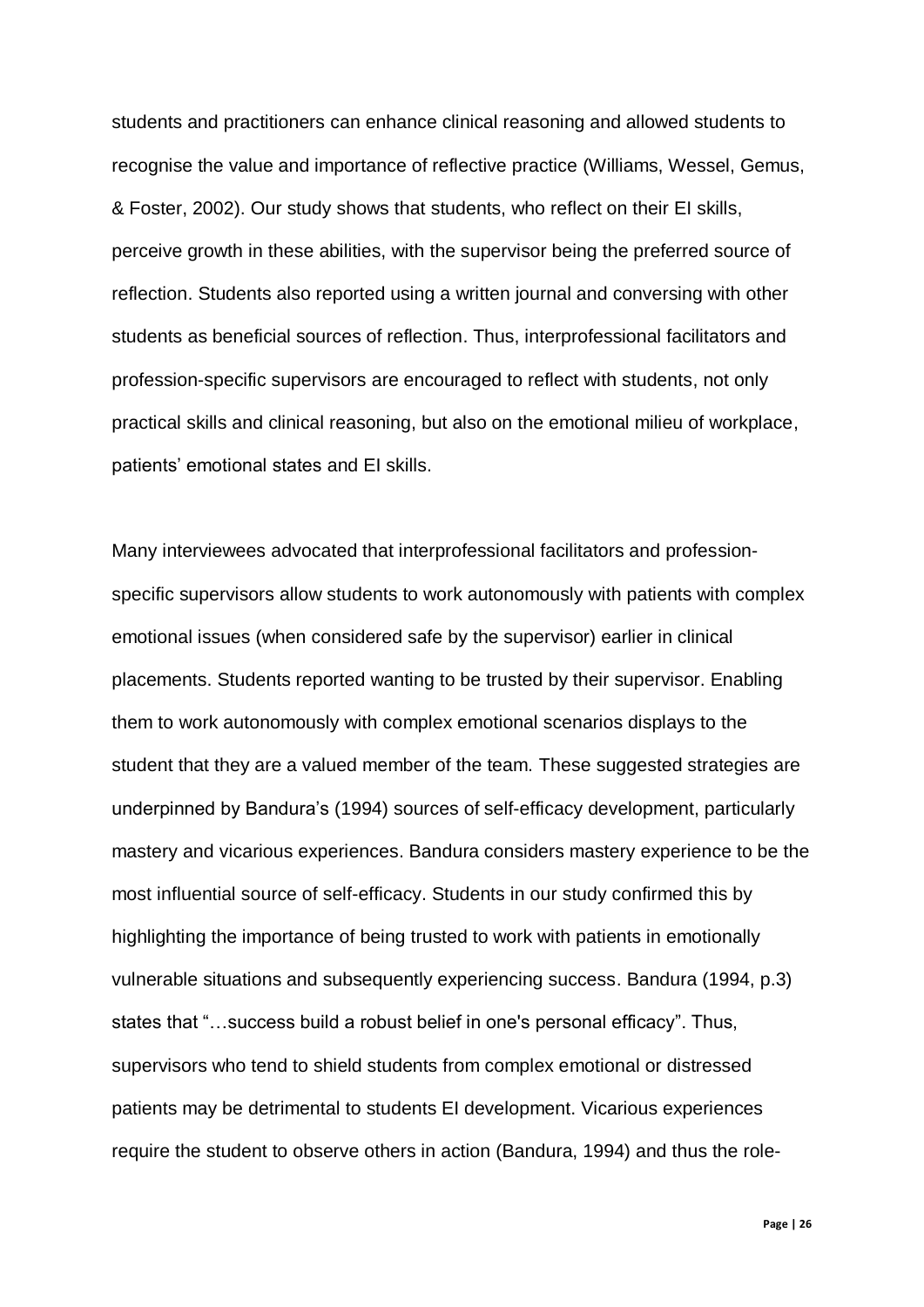modelling by supervisors on how to react and behave in emotional scenarios is critical to students enhancing their EI skills.

The majority of students interviewed discussed the importance of a supervisor who is emotionally engaged with the student. Interprofessional facilitators and professionspecific supervisors are encouraged to check the emotional status of individual students, as well as the interprofessional student cohort. Supervisors can maintain an emotional connection with the students by asking them questions about their emotional state. Supervisors need to avoid inducing a sense of fear in the student by being aware of the power differential inherent in student-supervisor relationship and treating the student as a peer as much as possible. These suggestions align with Fredrickson's (2001) broaden-and-build theory, whereby immersion in an environment with more positive emotions can enable individuals' to build their own personal resources, including social and psychological skills, thus eliciting a wider array of thoughts and actions within the person. Fredrickson's presents evidence that negative emotions narrow the thoughts and actions that come to mind. Yet this must be tempered when students on clinical placements are under-performing and critical and constructive feedback is required, that may elicit negative emotions. No matter how a student is performing during placements, clinical supervisors are encouraged to be in-tune with student emotionally and understand how they deal with the varying emotional states at play during a clinical placement.

In relation to study limitations, the  $EQ-i^{2.0}$  used to measure EI is a self-report instrument that ultimately measures participant's perception of their EI skills, not actual ability. Future studies might use ability-based measurement tools to track EI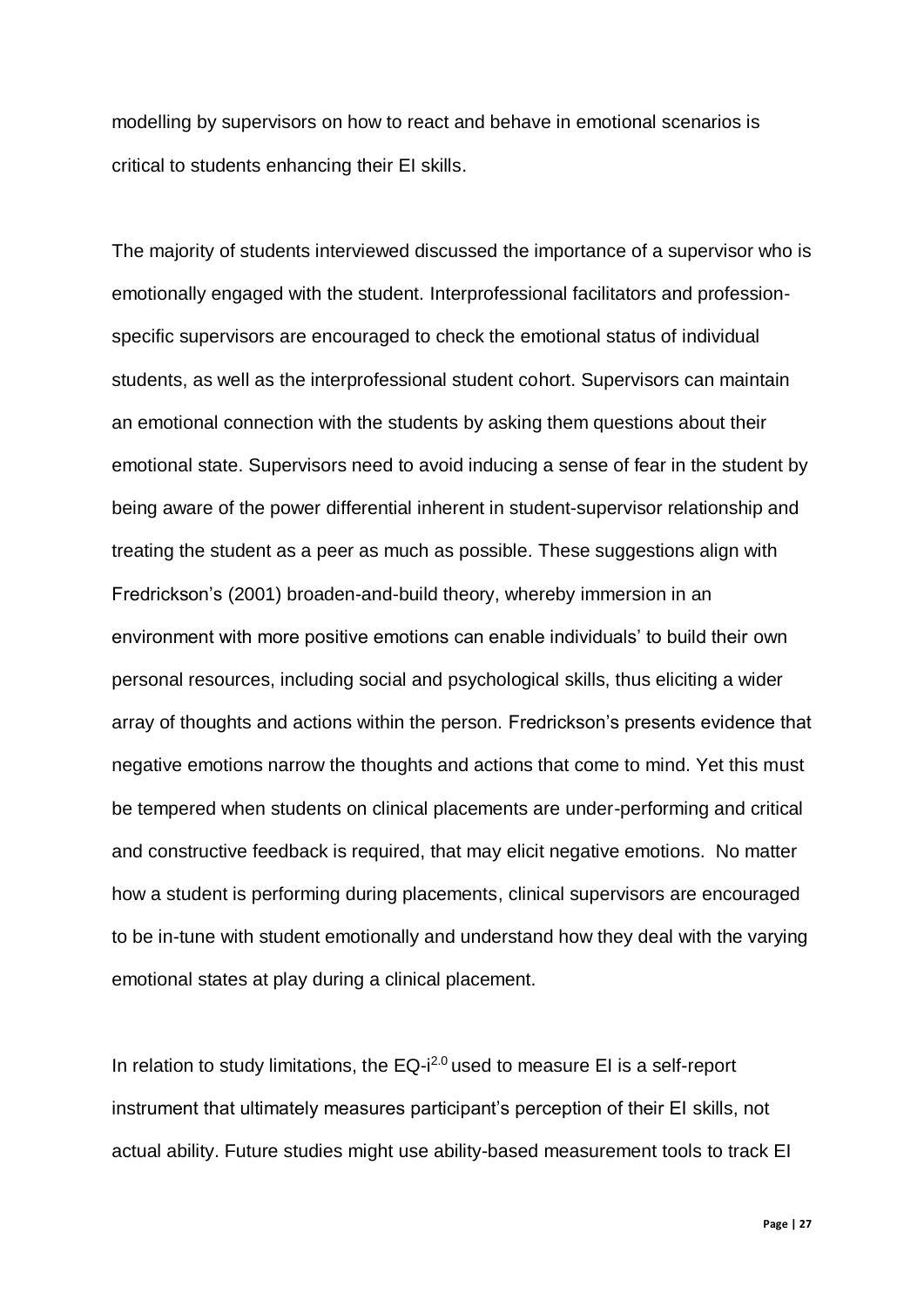changes. The study did not focus specifically on students who had completed interprofessional education placements; however, 11% of students reported that had completed such a placement. Future studies could focus solely on the interprofessional facilitator. The inclusion criteria for interviews required participants who reported large changes in personal EI scores. Future studies could include students who had minimal changes, to see if and how clinical placements influenced their perceived EI scores. Interviewees were only from one state of Australia and it would be beneficial to replicate this study in other geographical contexts. Only undergraduate students were included in the study in an attempt to homogenise the sample, however, future studies could include post-graduate students who tend to be older and possibly more emotionally mature. The timing of the final questionnaire lead to a lower than expected response rate. This reduced the number of participants that met the inclusion criteria for interviews. As a result, those students that volunteered to be interviewed may have an element of selection bias. The response rate and non-response bias may also be potential limitations. The timing of the final questionnaire also delayed the interviews, so that some interviews were completed 16 weeks after the final clinical placement. This may have influenced the student's recall of placement experiences.

#### **Concluding comments**

Emotional intelligence is seen as a critical skill for interprofessional teams and therapists that should be fostered before and during clinical placements by interprofessional facilitators and supervisors. The findings of this study are important to university educators who prepare clinical supervisors in preparation for hosting students during clinical placements. Clinical supervisor training should highlight the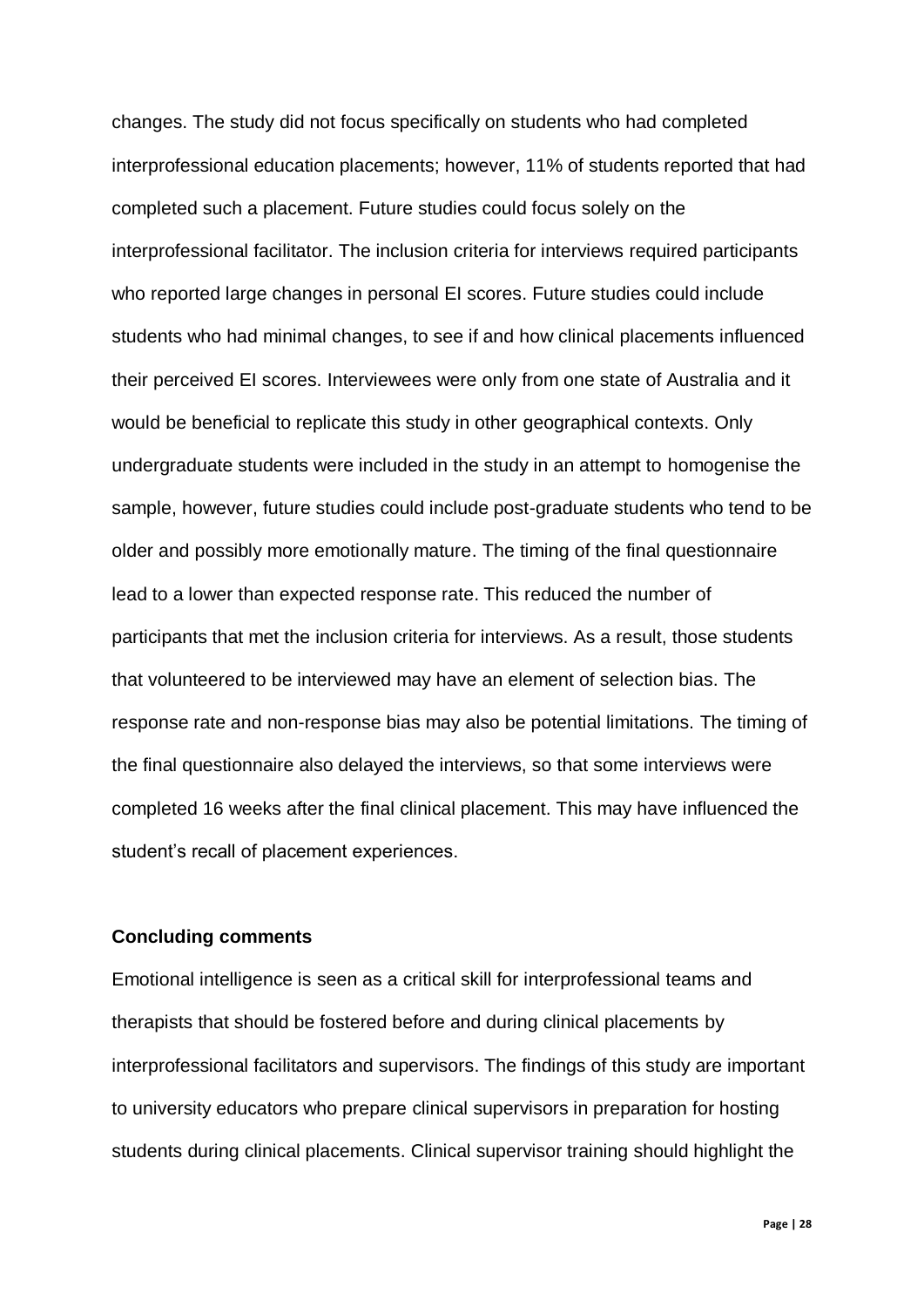positive and negative impact that supervisory styles might have on the EI skills of therapy students. Supervision by interprofessional facilitators and supervisors that supports, rather than crushes, EI development may result in the maturation of therapy students EI skills, which may result in stronger clinical placement performance and ultimately, superior graduates entering the workforce.

## **Acknowledgements**

We would like to acknowledge Torbjorn Falkmer for ongoing advice and support; Kiah Evans for assistance with data analysis; and Greg Lynne and Tim Parkin for assistance with interview transcription as well as the many students who participated.

## **Declaration of interest**

The authors report no conflicts of interest. The authors alone are responsible for the content and writing of this article. No funding sources were used for this study.

## **References**

- Azimi, S., AsgharNejad Farid, A. A., Kharazi Fard, M. J., & Khoei, N. (2010). Emotional intelligence of dental students and patient satisfaction. *European Journal of Dental Education*, *14*(3), 129–32. http://doi.org/10.1111/j.1600- 0579.2009.00596.x
- Australian Government Department of Health. (2015). *The role of the clinical supervisor in interprofessional pre-registration student clinical education – the unmet educational need in university wide health studies clinical practice*. Retrieved from http://www.heti.nsw.gov.au
- Bandura, A. (1994). Self-efficacy. In V. S. Ramachaudran (Ed.), *Encyclopedia of human behavior: Volume 4* (pp. 71–81). New York: Academic Press.
- Banfield, V., & Lackie, K. (2009). Performance-based competencies for culturally responsive interprofessional collaborative practice. *Journal of Interprofessional Care*, *23*(6), 611–620. http://doi.org/10.3109/13561820902921654
- Bar-On, R. (1997). *Emotional quotient inventory*. Toronto: Multi-Health Systems, Inc.
- Bar-On, R. (2006). The Bar-On model of emotional-social intelligence (ESI). *Psicothema*, *18*(Suppl S), 13–25.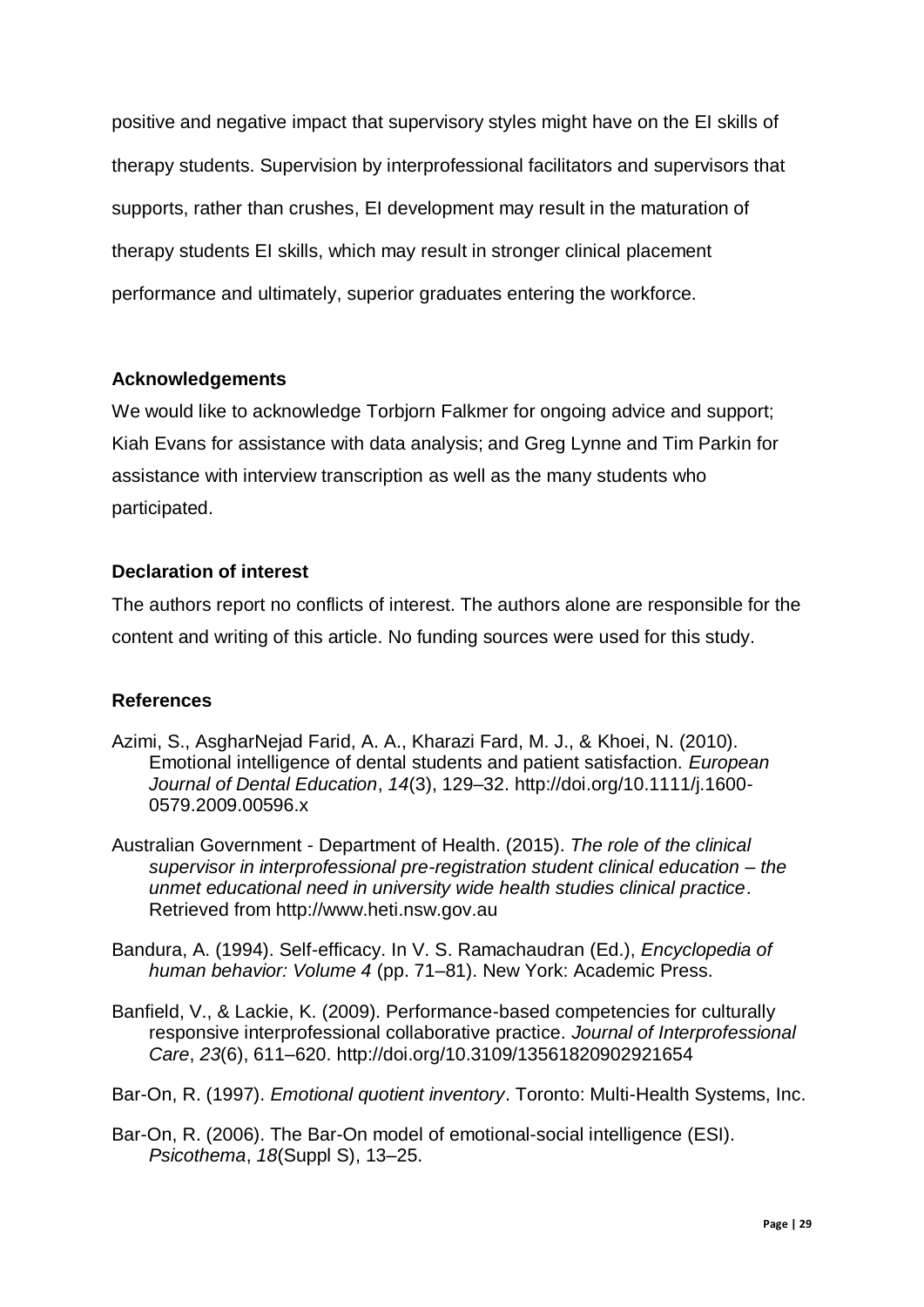- Barr, H. (1998). Competent to collaborate: Towards a competency-based model for interprofessional education. *Journal of Interprofessional Care*, *12*(2), 181–187. http://doi.org/10.3109/13561829809014104
- Benson, G., Martin, L., Ploeg, J., & Wessel, J. (2012). Longitudinal study of emotional intelligence, leadership, and caring in undergraduate nursing students. *The Journal of Nursing Education*, *51*(2), 95–101. http://doi.org/10.3928/01484834-20120113-01
- Black, L. L., Jensen, G. M., Mostrom, E., Perkins, J., Ritzline, P. D., Hayward, L., & Blackmer, B. (2010). The first year of practice: an investigation of the professional learning and development of promising novice physical therapists. *Physical Therapy*, *90*(12), 1758–73. http://doi.org/10.2522/ptj.20100078
- Borges, N. J., Thompson, B. M., Roman, B. J., Townsend, M. H., Carchedi, L. R., Cluver, J. S., … Levine, R. E. (2015). Team Emotional Intelligence, Team Interactions, and Gender in Medical Students During a Psychiatry Clerkship. *Academic Psychiatry*, 4–6. http://doi.org/10.1007/s40596-015-0282-4
- Boyatzis, R. E., & Saatcioglu, A. (2008). A 20-year view of trying to develop emotional, social and cognitive intelligence competencies in graduate management education. *Journal of Management Development*, *27*(1), 92–108. http://doi.org/10.1108/02621710810840785
- Carmichael, M. A., Bridge, P., & Harriman, A. (2016). Emotional intelligence development in radiation therapy students: A longitudinal study. *Journal of Radiotherapy in Practice*, *15*(1), 45–53. http://doi.org/10.1017/S1460396915000461
- Chan, D. S. (2004). The relationship between student learning outcomes from their clinical placement and their perceptions of the social climate of the clinical learning environment. *Contemporary Nurse: A Journal for the Australian Nursing Profession*, *17*(1–2), 149–158. http://doi.org/10.5172/conu.17.1-2.149
- Cherniss, C., Extein, M., Goleman, D., & Weissberg, P. R. (2006). Emotional intelligence: What does the research really indicate? *Educational Psychologist*, *41*, 239–245. http://doi.org/10.1207/s15326985ep4104\_4
- Clarke, N. (2006). Developing emotional intelligence through workplace learning: Findings from a case study in healthcare. *Human Resource Development International*, *9*(4), 447–465. http://doi.org/10.1080/13678860601032585
- Clarke, N. (2010). Emotional intelligence and learning in teams. *Journal of Workplace Learning*, *22*(3), 125–145. http://doi.org/10.1108/13665621011028594
- Corcoran, R. P., & Tormey, R. (2012). Assessing emotional intelligence and its impact in caring professions: The value of a mixed-methods approach in emotional intelligence work with teachers. In A. Di Fabio (Ed.), *Emotional intelligence - new perspectives and applications*. InTech. http://doi.org/10.5772/1188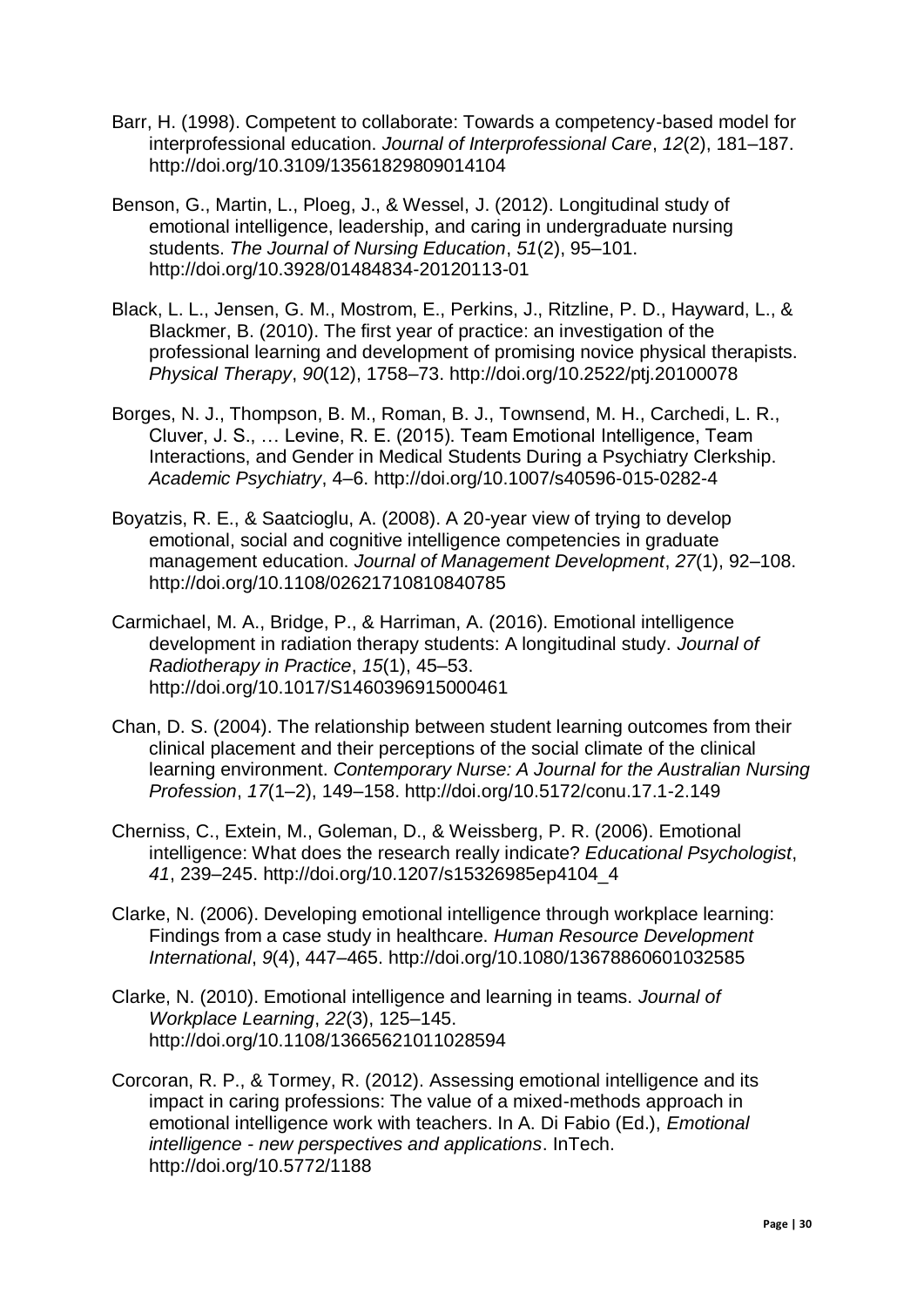- Emerson, T. (2004). Preparing placement supervisors for primary care: an interprofessional perspective from the UK. *Journal of Interprofessional Care*, *18*(2), 165–182. http://doi.org/10.1080/13561820410001686927
- Evans, S., Shaw, N., Ward, C., & Hayley, A. (2016). "Refreshed…reinforced…reflective": A qualitative exploration of interprofessional education facilitators' own interprofessional learning and collaborative practice. *Journal of Interprofessional Care*, *30*(6), 702–709. http://doi.org/10.1080/13561820.2016.1223025
- Flowers, L. K., Thomas-Squance, R., Brainin-Rodriguez, J. E., & Yancey, A. K. (2014). Interprofessional social and emotional intelligence skills training: study findings and key lessons. *Journal of Interprofessional Care*, *28*(2), 157–9. http://doi.org/10.3109/13561820.2013.847407
- Fredrickson, B. L. (2001). The role of positive emotions in positive psychology: the broaden-and-build theory of positive emotions. *American Psychologist*, *56*(3), 218–226. http://doi.org/10.1037/0003-066x.56.3.218
- Gillieatt, S., Martin, R., Marchant, T., Fielding, A., & Duncanson, K. (2014). Evaluation of an inter-professional training program for student clinical supervision in Australia. *Human Resources for Health*, *12*(1), 60. http://doi.org/10.1186/1478-4491-12-60
- Gribble, N. C., Ladyshewsky, R. K., & Parsons, R. (2017). Fluctuations in the emotional intelligence of therapy students during clinical placements: Implication for educators, supervisors, and students. *Journal of Interprofessional Care*, *31*(1), 8–17. http://doi.org/10.1080/13561820.2016.1244175
- Hauer, K. E., Oza, S. K., Kogan, J. R., Stankiewicz, C. A., Stenfors-Hayes, T., Cate, O. Ten, … O'Sullivan, P. S. (2015). How clinical supervisors develop trust in their trainees: a qualitative study. *Medical Education*, *49*(8), 783–795. http://doi.org/10.1111/medu.12745
- Howe, D. (2008). *The emotionally intelligent social worker*. New York: Palgrave MacMillan.
- Hsieh, H., & Shannon, S. E. (2005). Three approaches to qualitative content analysis. *Qualitative Health Research*, *15*(9), 1277–1288. http://doi.org/10.1177/1049732305276687
- Hurley, J., & Stansfield, C. (2012). Why emotional intelligence matters in health and social care. In J. Hurley & P. Linsley (Eds.), *Emotional Intelligence in Health and Social Care: a Guide for Improving Human Relationships* (pp. 17–28). London, UK: Radcliffe Publishing.
- Kanno, H., & Koeske, G. F. (2010). MSW students' satisfaction with their field placements: The role of preparedness and supervision quality. *Journal of Social Work Education*, *46*(1), 23–38. http://doi.org/10.5175/JSWE.2010.200800066
- Karimi, L., Leggat, S. G., Donohue, L., Farrell, G., & Couper, G. E. (2014). Emotional rescue: The role of emotional intelligence and emotional labour on well-being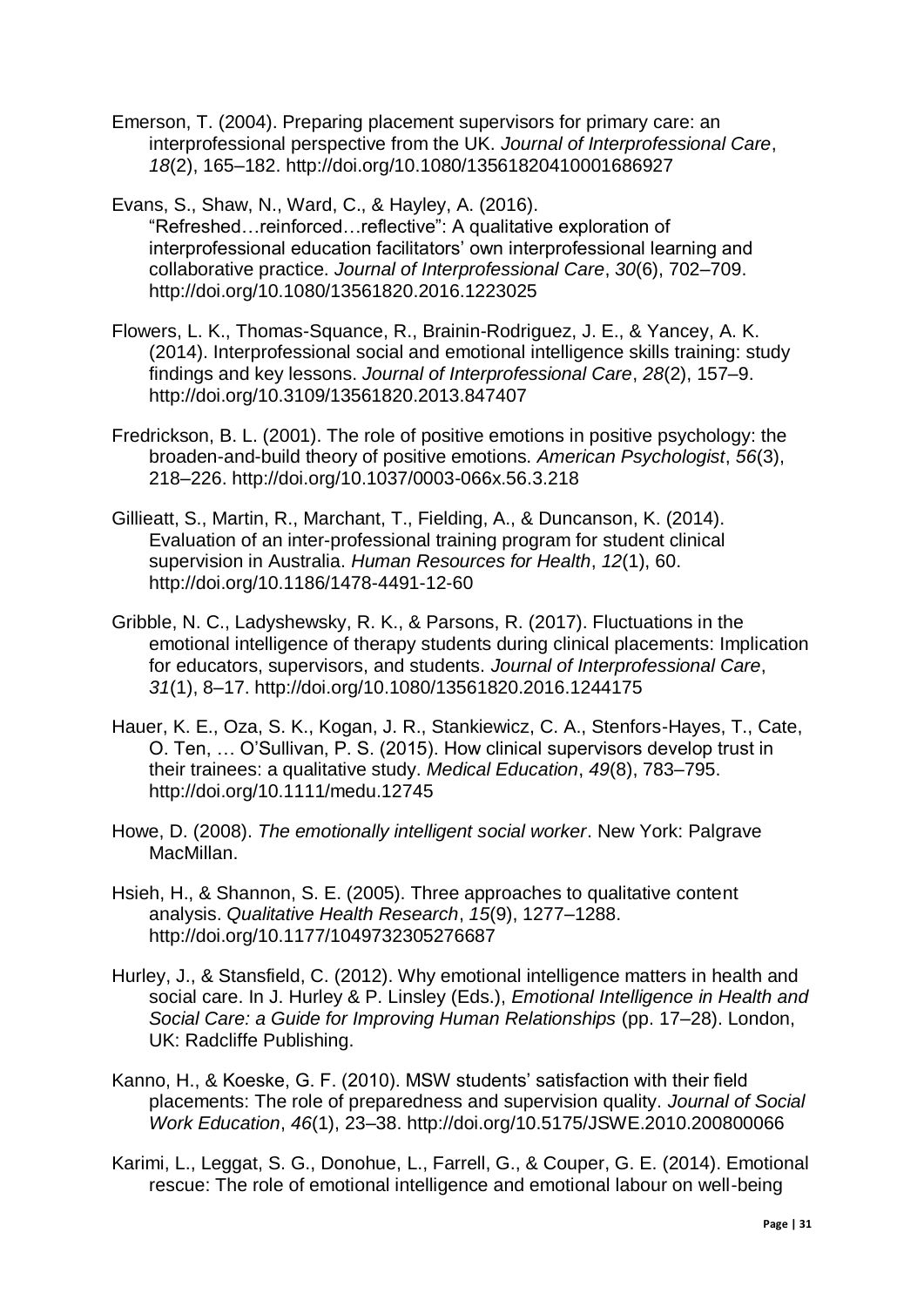and job-stress among community nurses. *Journal of Advanced Nursing*, *70*(1), 176–186. http://doi.org/10.1111/jan.12185

- Larin, H. M., Benson, G., Martin, L., Wessel, J., Williams, R., & Ploeg, J. (2011). Examining change in emotional-social intelligence, caring, and leadership in health professions students. *Journal of Allied Health*, *40*(2), 96–102. Retrieved from http://www.ncbi.nlm.nih.gov/pubmed/21695370
- Lewis, E. (2011). Longitudinal assessment of emotional intelligence in Doctor of Physical Therapy students. *The Internet Journal of Allied Health Sciences and Practice*, *9*(2). Retrieved from http://ijahsp.nova.edu/articles/Vol8Num4/Lewis.htm
- MacCann, C., Joseph, D. L., Newman, D. A., & Roberts, R. D. (2014). Emotional intelligence is a second-stratum factor of intelligence: Evidence from hierarchical and bifactor models. *Emotion*, *14*(2), 358–74. http://doi.org/10.1037/a0034755
- Mann, K., Gordon, J., & MacLeod, A. (2009). Reflection and reflective practice in health professions education: a systematic review. *Advances in Health Science Education*, *14*, 595–621. http://doi.org/10.1007/s10459-007-9090-2
- Marshall, M., & Gordon, F. (2010). Exploring the role of the interprofessional mentor. *Journal of Interprofessional Care*, *24*(4), 362–374. http://doi.org/10.3109/13561820903275001
- Miao, C., Humphrey, R. H., & Qian, S. (2016). A meta-analysis of emotional intelligence and work attitudes. *Journal of Occupational and Organizational Psychology*, 1–26. http://doi.org/10.1111/joop.12167
- Multi-Health Systems. (2011). *EQ-i 2.0 Emotional Quotient Inventory 2.0 - user's handbook*. North Tonawanda, NY, USA: Multi-Health Systems.
- Multi-Health Systems. (2012). EQi-2.0 Australian norms. Retrieved November 12, 2012, from http://ei.mhs.com
- Nicol, P. W., & Forman, D. (2014). Attributes of effective placements for interprofessional placemnet facilitation. *Journal of Research in Interprofessional Practice and Education*, *4*(2), 1–11. Retrieved from http://link.library.curtin.edu.au/p?cur\_digitool\_dc225195
- Petrides, K. V, Vernon, P. A., Schermer, J. A., & Veselka, L. (2011). Trait emotional intelligence and the dark triad traits of personality. *Twin Research and Human Genetics : The Official Journal of the International Society for Twin Studies*, *14*(1), 35–41. http://doi.org/10.1375/twin.14.1.35
- Plano Clark, V. L., Anderson, N., Wertz, J. A., Zhou, Y., Schumacher, K., & Miaskowski, C. (2015). Conceptualizing longitudinal mixed methods designs: A methodological review of health sciences research. *Journal of Mixed Methods Research*, *9*(4), 297–319. http://doi.org/10.1177/1558689814543563
- Proctor, B. (1987). Supervision: a co-operative exercise in accountability. In M. Marken & M. Payne (Eds.), *Ensuring and Enabling: Supervision in Practice* (pp.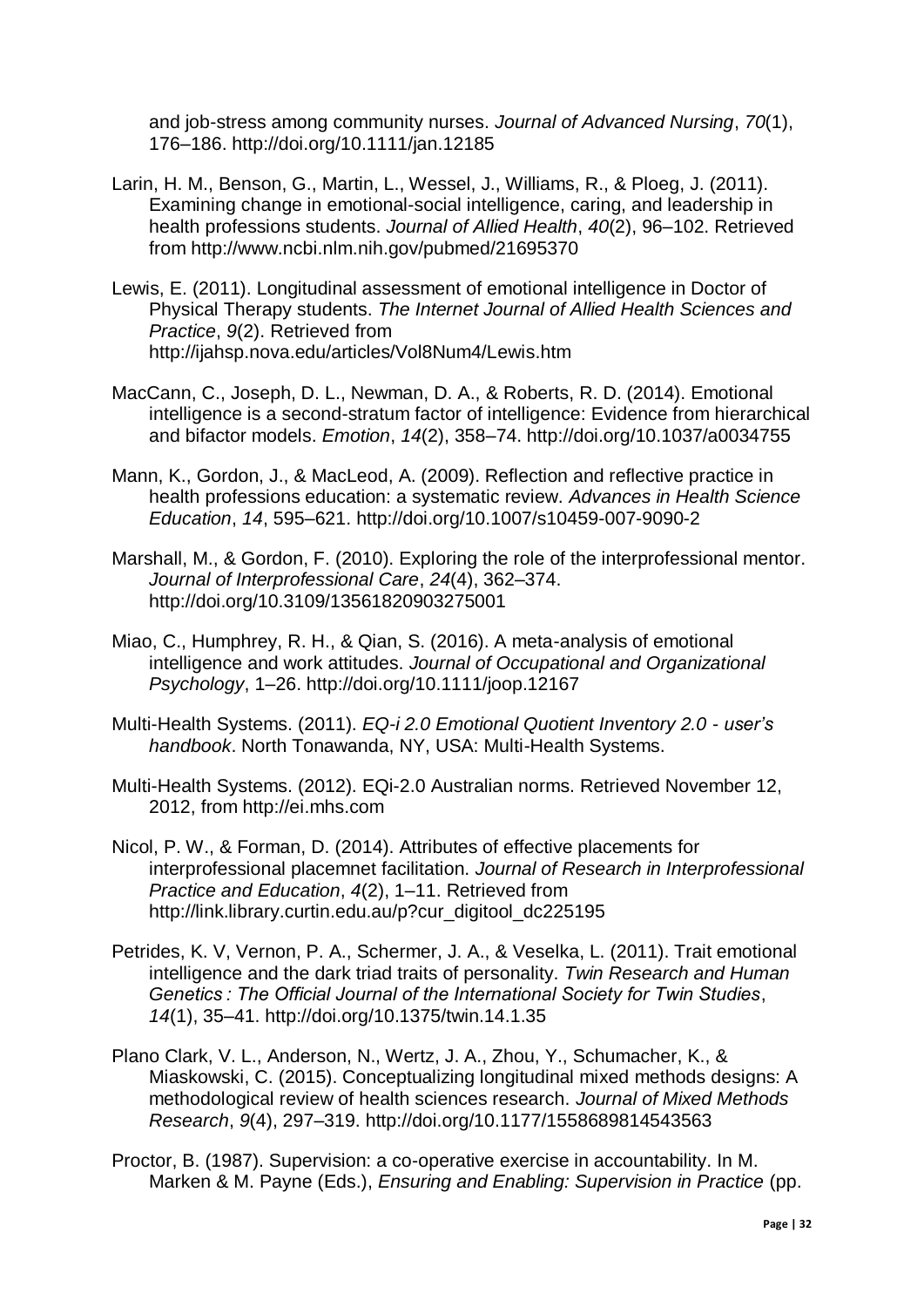1–87). Leicester, UK: National Youth Bureau and the Council for Education and Training in Youth and Community Work.

- Pront, L., Gillham, D., & Schuwirth, L. W. T. (2016). Competencies to enable learning-focused clinical supervision: A thematic analysis of the literature. *Medical Education*, *50*(4), 485–495. http://doi.org/10.1111/medu.12854
- Quoidbach, J., & Hansenne, M. (2009). The impact of trait emotional intelligence on nursing team performance and cohesiveness. *Journal of Professional Nursing*, *25*(1), 23–9. http://doi.org/10.1016/j.profnurs.2007.12.002
- Rodger, S., Chien, C. W., Turpin, M., Copley, J., Coleman, A., Brown, T., & Caine, A. M. (2013). Establishing the validity and reliability of the Student Practice Evaluation Form-Revised (SPEF-R) in occupational therapy practice education: A rasch analysis. *Evaluation & the Health Professions*, *36*(1), 44–66. http://doi.org/10.1177/0163278713511456
- Salovey, P., & Mayer, J. D. (1990). Emotional intelligence. *Imagination, Cognition and Personality*, *9*(3), 185–212. http://doi.org/10.1016/S0191-8869(98)00001-4
- Siggins Miller Consultants. (2012). Promoting quality in clinical placements : Literature review and national stakeholder consultation. Retrieved August 10, 2015, from https://www.hwa.gov.au/
- Stagnitti, K., Schoo, D., & Welch, D. (2010). *Clinical and fieldwork placements in the health professions*. Melbourne: Oxford University Press.
- Stein, S. J., & Book, H. . (2011). *The EQ Edge: Emotional Intelligence and Your Success* (3rd ed.). Mississauga, Canada: Jossey-Bass.
- Stratton, T. D., Saunders, J. A., & Elam, C. L. (2008). Changes in medical students' emotional intelligence: An exploratory study. *Teaching and Learning in Medicine*, *20*(3), 279–284. http://doi.org/10.1080/10401330802199625
- Tan, S. M., Ladyshewsky, R. K., & Gardner, P. (2010). Using blogging to promote clinical reasoning and metacognition in undergraduate physiotherapy fieldwork programs. *Australasian Journal of Educational Technology*, *26*(3), 355–368.
- The National Health and Medical Research Council. (2015). *National Statement on Ethical Conduct National Statement on Ethical Conduct in Human Research 2007 (Updated May 2015)*. Canberra: Australian Research Council and Australian Vice-Chancellors' Committee. Retrieved from https://www.nhmrc.gov.au/
- Tomas, R., Giberson, T. R., Black, B., & Pinkerton, E. (2008). The impact of studentclinical instructor fit and student-organization fit on physical therapist clinical education experience outcomes. *Journal of Physical Therapy Education*, *22*(1), 59.
- Weng, H.-C., Chen, H.-C., Chen, H.-J., Lu, K., & Hung, S.-Y. (2008). Doctors' emotional intelligence and the patient-doctor relationship. *Medical Education*, *42*(7), 703–11. http://doi.org/10.1111/j.1365-2923.2008.03039.x